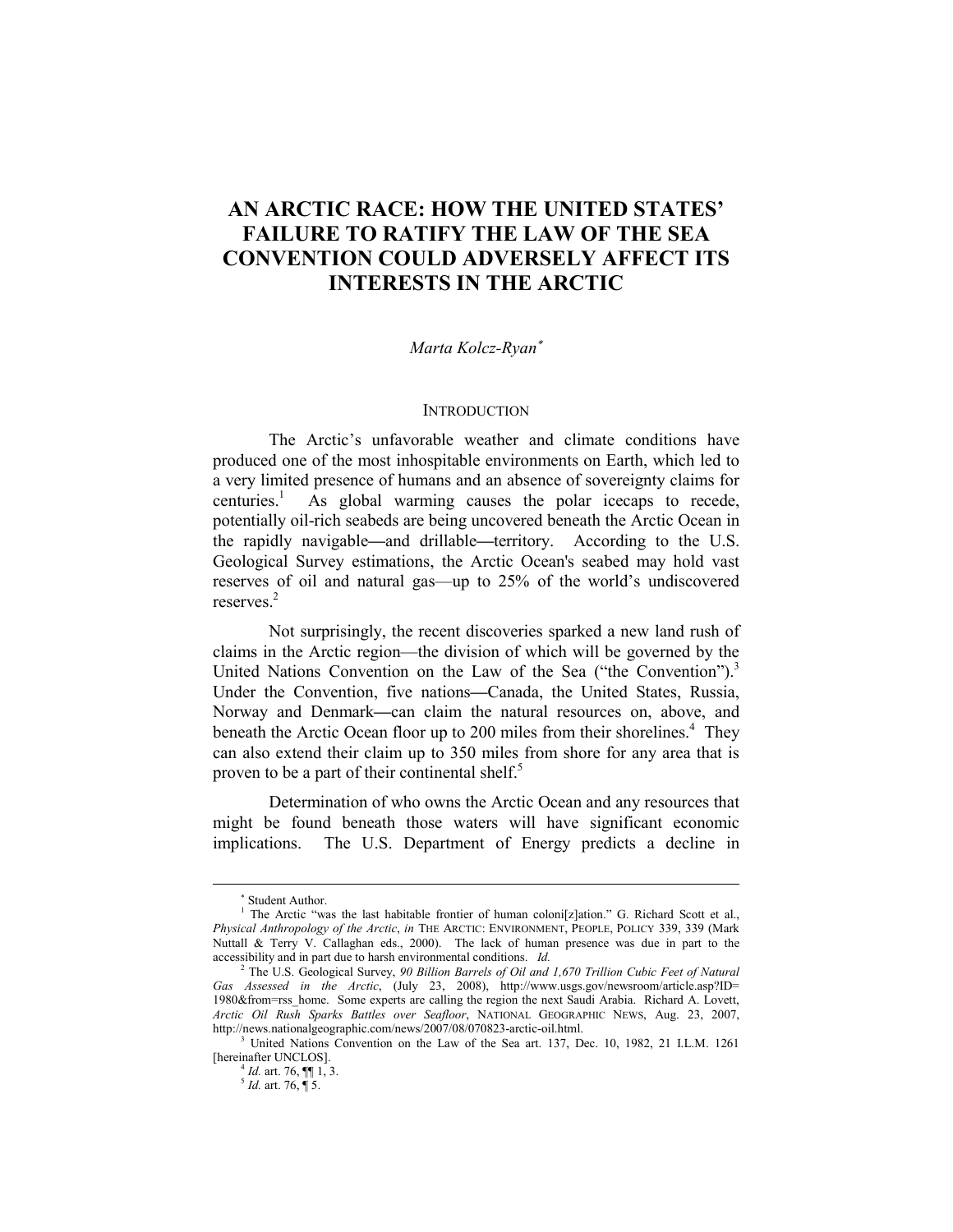petroleum reserves and, despite oil prices topping \$146 in June 2008, the demand for oil is growing. $6\degree$  In addition to the vast mineral resources, the unpredictability of the Persian Gulf region makes the Arctic region even more attractive for exploitation. Russia and Norway have already submitted their claims to the Commission on the Limits of the Continental Shelf ("the Commission"), while Canada and Denmark are collecting evidence to prepare their submissions in the near future.<sup>7</sup> All of these nations can gain considerable oil and gas resources as a result of the Convention.

However, one Arctic state has so far failed to join the race. Unlike the other Arctic nations, the United States has not ratified the Convention. Although the United States has complied voluntarily with the Convention, the failure to ratify the Convention could foreclose its ability to tap into potential energy resources. This failure could prevent significant contributions to American energy independence, and increase security threats. Thus, the best way to guarantee access to the Arctic's resources and to protect other economic and non-economic interests is for the United States to become a party to the Convention.

 This comment discusses the United States' interests in the Arctic region and available methods of securing such interests. In part I, this comment provides background information on the geography of the Arctic. Part II reviews recent legal developments with respect to claims raised by countries bordering the Arctic. Part III examines the legal regime governing the use of the oceans and the relevant provisions of the Convention, including sovereignty limits, deep seabed mining, and methods of dispute resolution. Part IV evaluates the United States' position with respect to Arctic sovereignty. First, this section explores the reasons for failing to ratify the Convention by the United States. Next, it analyzes the pros and cons of ratifying the Convention as well as the pros and cons of maintaining the status quo. It also analyzes whether customary law or a mini-treaty could secure American interests in the Arctic region. Finally, this comment concludes that diminishing natural resources and the high instability of

 $\overline{6}$  Michael Klare, *As U.S. Energy Sources Decline, Caspian Sea Oil Won't Solve Supply Problem*, FOREIGN POLICY IN FOCUS 1, Oct. 21, 2005, http://www.fpif.org/pdf/gac/0510KlareTestimony.pdf ("According to the U.S. Department of Energy (DoE), total energy use in the United States grew by 16% between 1990 and 2002, and is projected to grow by another 35 percent between 2002 and 2025. At the same time, many other countries, both developed and developing, have also experienced an increased need for energy, pushing total world energy use from 348 quadrillion BTUs in 1990 to a projected 645 quadrillion BTUs in 2025, an increase of 85 percent.").

Commission on the Limits of the Continental Shelf (CLCS), Outer Limits of the Continental Shelf Beyond 200 Nautical Miles from the Baselines: Submissions to the Commission: Submission by the Russian Federation, http://www.un.org/depts/los/clcs new/submissions files/submission rus.htm (last visited Sept. 18, 2009) [hereinafter Submission by Russia]; Commission on the Limits of the Continental Shelf (CLCS), Outer Limits of the Continental Shelf Beyond 200 Nautical Miles from the Baselines: Submissions to the Commission: Submission by the Kingdom of Norway, http://www.un.org/Depts/los/ clcs\_new/submissions\_files/submission\_nor.htm (last visited Sept. 18, 2009) [hereinafter Submission by Norway].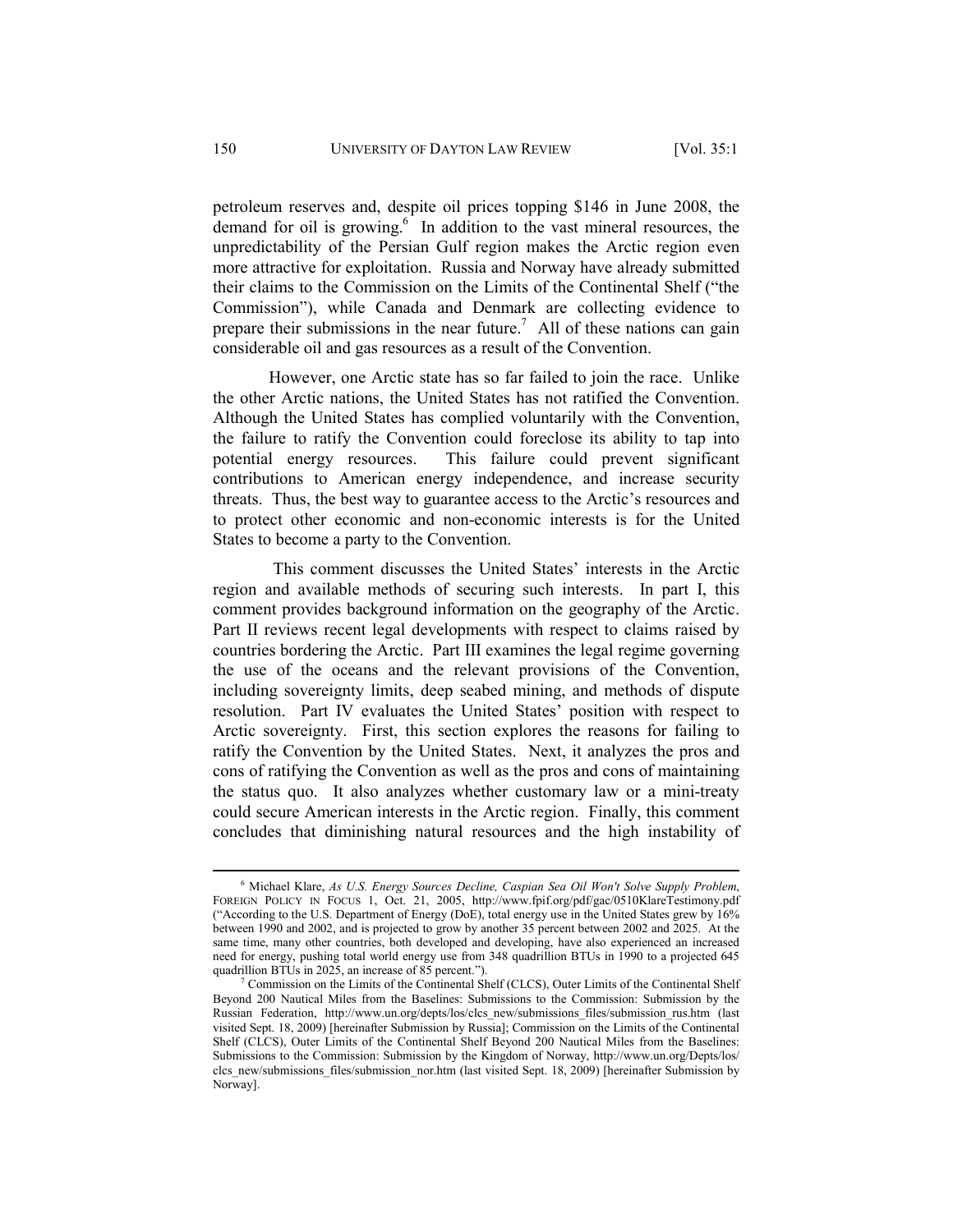regions where such resources are still present stimulate the need of the United States to ratify the Convention to preserve its right to influence the Arctic's future.

#### I. BACKGROUND

The Arctic is the region around the Earth's North Pole, opposite the Antarctic region around the South Pole.<sup>8</sup> The Arctic includes the Arctic Ocean (which overlies the North Pole), parts of Canada, Greenland, Russia, the United States (Alaska), Iceland, Norway, Sweden, and Finland.<sup>9</sup> The Arctic Ocean is where experts anticipate the most conflict.<sup>10</sup> Only there do the borders of five nations—Russia, Canada, Denmark, Norway and the United States—meet. The three other Arctic nations, Iceland, Sweden and Finland, do not have coasts on the Arctic Ocean.

There is no single and consistent definition of the Arctic.<sup>11</sup> Often, the Arctic is defined as "the cold polar region comprised of islands, oceans, and land north of the Arctic Circle."<sup>12</sup>

The size of the Arctic depends on its definition. According to the botanical definitions of Bliss and Matayeva, the Arctic compromises 7.6 million  $km<sup>2,13</sup>$  Most of the Arctic region consists of an ice-covered ocean surrounded by treeless permafrost, which in many areas is more than 500 meters (about 1,500 feet) thick.<sup>14</sup> The Arctic ice masses inhabit about 2.1 million km2 of the globe's ice covered area, which is about 14% of the worldwide total.<sup>15</sup>

#### *A. Climate*

The Arctic's climate is distinguished by cold winters and cool

 $\frac{1}{8}$  CIA, The World Factbook: Arctic Ocean, https://www.cia.gov/library/publications/the-worldfactbook/geos/xq.html (last visited Sept. 28, 2009).

Clifford Krauss et al., *As Polar Ice Turns to Water, Dreams of Treasure Abound,* N.Y. TIMES, Oct. 10, 2005, at A1. The border line is generally considered to be "north of latitude 66.7° North where the sun does not set below the horizon at midnight on midsummer's night and does not rise above the horizon at mid-day on mid-winter's day." Mark Nuttall & Terry V. Callaghan, *Introduction*, *in* THE ARCTIC: ENVIRONMENT, PEOPLE, POLICY, *supra* note 1, at xxix.

<sup>&</sup>lt;sup>0</sup> Krauss et al., *supra* note 9. The Arctic Ocean is less than 1.5 the size of the U.S. which makes it the smallest of the world's oceans. The World Factbook*, supra* note 8. "[T]he ocean floor is about 50% continental shelf (highest percentage of any ocean) with the remainder a central basin interrupted by three submarine ridges (Alpha Cordillera, Nansen Cordillera, and Lomonosov Ridge)." *Id.*<br><sup>11</sup> Nuttall & Callaghan, *supra* note 9, at xxix.<br><sup>12</sup> Melissa A. Verhaag, *It Is Not Too Late: The Need for a Comprehensive Inter* 

*Protect the Arctic Environment*, 15 GEO. INT'L ENVTL. L. REV. 555, 557-58 (2003). <sup>13</sup> Nuttall & Callaghan, *supra* note 9, at xxxi. According to the political definitions, arctic lands

comprise  $7.6 \text{ km}^2$  and the oceans  $14 \text{ km}^2$ 

Verhaag, *supra* note 12, at 559 (describing the Arctic as "a region based around an ocean surrounded by continents"); Olav Orheim, *Challenges and Prospects in the Arctic*, 94 SCANDINAVIAN REVIEW 26, 26 (2006) (noting that the Arctic is a region that is characterized by permafrost on land). 15 Martin J. Siegert & Julian A. Dowdeswell, *Glaciology*, *in* THE ARCTIC: ENVIRONMENT, PEOPLE,

POLICY, *supra* note 1, at 27.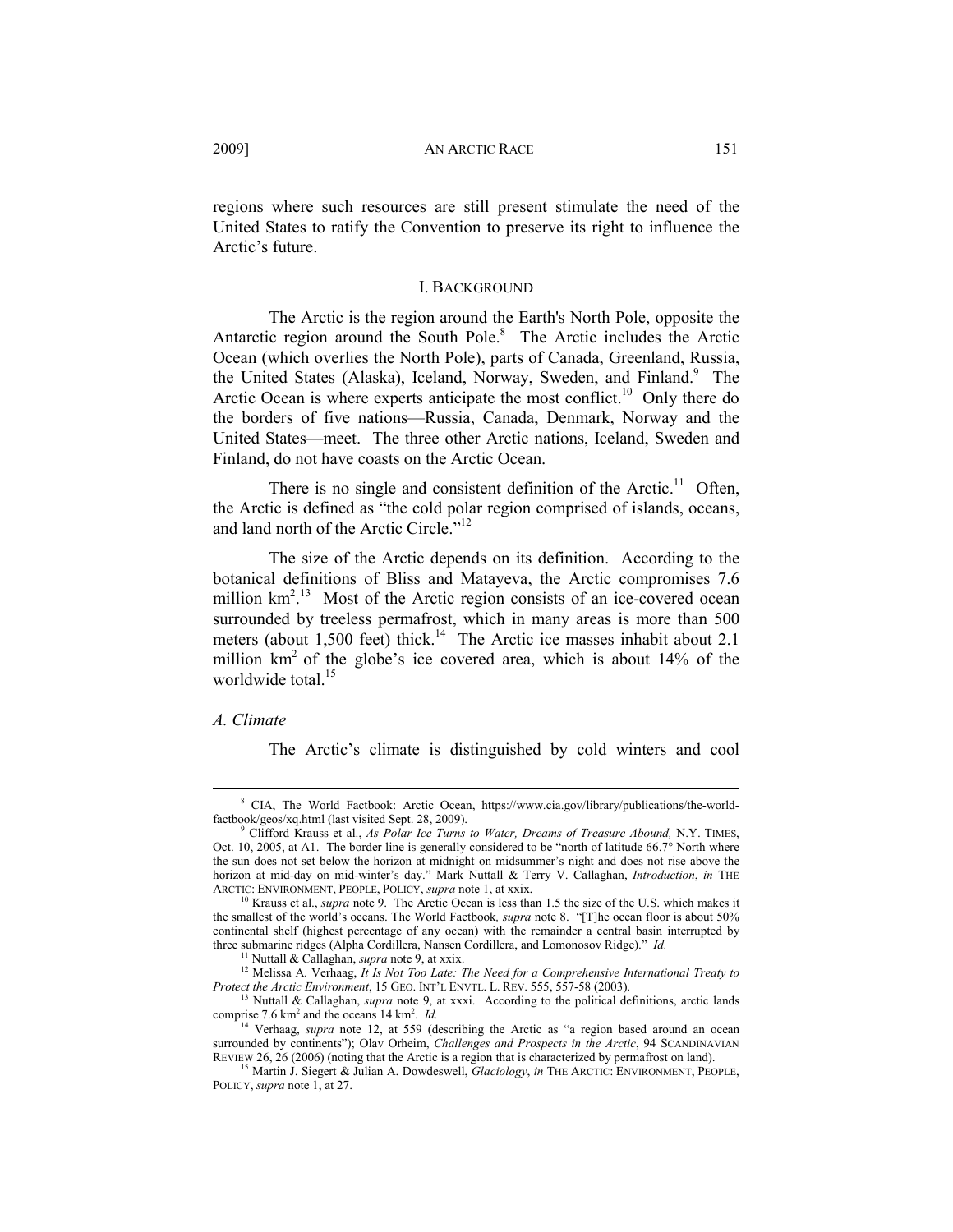summers. Winter (January) temperatures at the North Pole average -30°C (- $22^{\circ}$ F).<sup>16</sup> Summer temperatures (from June until August) average around the freezing point  $0^{\circ}$ C (32 $^{\circ}$ F).<sup>17</sup>

In recent years, the effects of a global warming have also been observed in the Arctic. Although the Arctic Ocean is now covered by the ice year round, scientists predict that by 2050 it will likely be ice-free during summer.<sup>18</sup> Ironically, the global warming may have some positive implications: the opening of the Arctic. The seasonal melting of the polar cap could allow access to petroleum deposits and could cut sailing time from Germany to Alaska by 60%, going through Russia's Arctic instead of the Panama Canal.<sup>19</sup> Furthermore, a revived Northern sea route could shorten the journey for cargo from Northeast Asia to Europe by  $40\%$ <sup>20</sup>

# *B. Natural Resources*

According to the U.S. Geological Survey, the Arctic region is the largest unexplored prospective area for petroleum remaining on earth.<sup>21</sup> The agency estimated that the Arctic may hold as much as ninety billion barrels of undiscovered oil reserves, and 1,670 trillion cubic feet of natural gas.<sup>22</sup> This would amount to 13% of the world's total undiscovered oil and about 30% of the undiscovered natural gas. With an average consumption rate of eighty six million barrels per day, "the potential oil in the Arctic could meet global demand for almost three years." $\frac{1}{2}$  The Arctic's potential natural gas resources are three times bigger, which is equal to Russia's gas reserves, which are the world's largest.<sup>24</sup>

### II. RECENT DEVELOPMENTS: TOPOGRAPHY OF THE CLAIMS

No country owns the North Pole or the region of the Arctic Ocean surrounding it.<sup>25</sup> The surrounding Arctic states, the United States, Canada, Russia, Norway and Denmark (via Greenland), are limited to a 370-

<sup>&</sup>lt;sup>16</sup> NOAA, Frequently Asked Questions about the Arctic, http://www.arctic.noaa.gov/faq.html (last visited Sept. 23, 2009).<br><sup>17</sup> NOAA, Daylight, Darkness and Changing of the Seasons at the North Pole,

http://www.arctic.noaa.gov/gallery\_np\_seasons.html (last visited Sept. 30, 2009) (noting that the region faces six months of constant sunlight and six months of total darkness); Orheim, *supra* note 14, at 26. <sup>18</sup> *See* Barry H. Dubner, *On the Basis for Creation of a New Method of Defining International* 

*Jurisdiction in the Arctic Ocean*, 13 MO. ENVTL. L. & POL'Y REV. 1, 19 (2005). If the ice were to melt,

the sea level would rise by approximately 6 meters. Seigert & Dowdeswell, *supra* note 15, at 28.<br><sup>19</sup> Doug Mellgren, *Technology, Climate Change Spark Race to Claim Arctic Resources*, USA TODAY, Mar. 24, 2007.<br><sup>20</sup> Krauss et al., *supra* note 9.

Exauss et al., *supra* note 9.<br><sup>21</sup> The U.S. Geological Survey, *supra* note 2.<br><sup>22</sup> *Id.* The survey looked at "undiscovered, technically recoverable resources [,]" defined as resources that can be produced using current technology. *Id.*<br><sup>23</sup> Jad Mouwad, *Oil Survey Says Arctic Has Riches*, N.Y TIMES, July 24, 2008, at C1.<br><sup>24</sup> *Id.*<br><sup>25</sup> See Durham University: International Boundaries Research

Boundaries in the Arctic Region, http://www.dur.ac.uk/ibru/resources/arctic/ (last visited Sept. 28, 2009).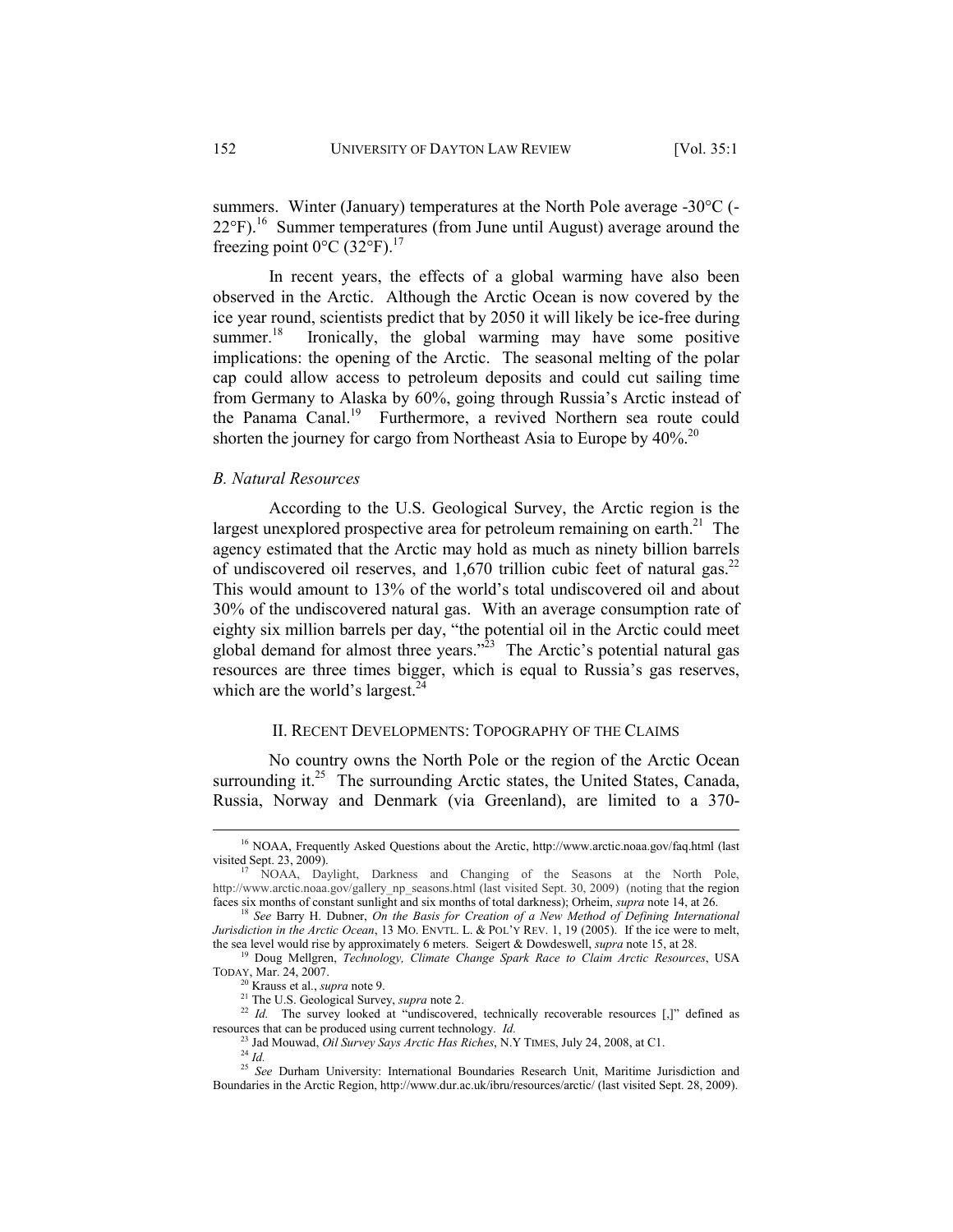kilometer (200 nautical mile) economic zone around their coasts.<sup>26</sup> Upon ratification of the Convention, a country has ten years to make claims to extend its 200-mile zone.<sup>27</sup> Four out of the five Arctic nations have already ratified the Convention: Norway (1996), Russia (1997), Canada (2003), and Denmark  $(2004)^{28}$  The following section describes each country's undertaking to establish claims that certain Arctic sectors should belong to its territories.

#### *A. Russia*

On December 20, 2001, Russia made a submission through the Secretary General to the Commission, in accordance with the Convention (article 76, paragraph 8), in which it proposed to establish new outer limits of its continental shelf beyond the previous 200 nautical mile zone.<sup>29</sup> In the submission, Russia claimed the Barents Sea, the Bering Sea, the Sea of Okhotsk, and the Central Arctic Ocean.<sup>30</sup> On October 8, 2002, the Commission considered Russia's submission and recommended the following: "As regards the Central Arctic Ocean . . . the Russian Federation [should] make a revised submission in respect of its extended continental shelf in that area based on the findings contained in the recommendations."<sup>31</sup>

The failed attempt to extend its continental shelf in 2001 led to the 2007 expedition of two Russian mini-subs in search of more evidence that would support Russia's right to extend its Northern borders. The subs made an eight-hour dive beneath the North Pole, took water and soil samples, and planted a titanium Russian flag on the seabed.<sup>32</sup> The expedition provoked a hostile reaction from other Arctic nations.<sup>33</sup> The expedition made acoustic scans of the Arctic seabed and alleged that they have found an underwater ridge linking Russia to the North Pole, the Lomonosov Ridge.<sup>34</sup> According

 <sup>26</sup> UNCLOS, *supra* note 3, art. 76, ¶ 5. 27 *Id.* annex II, art. 4. 28 UN Office of Legal Affairs, Div. for Ocean Affairs and the Law of the Sea, *Chronological Lists of Ratifications of, Accessions and Successions to the Convention and the Related Agreements*, http://www.un.org/Depts/los/reference\_files/chronological\_lists\_of\_ratifications.htm#. The United Nations Convention on the Law of the Sea (last visited Sept. 28, 2009) [hereinafter Lists].

<sup>&</sup>lt;sup>29</sup> Submission by Russia, *supra* note  $7$ .<br><sup>30</sup> The Secretary-General, *Report of the Secretary-General on the Oceans and the Law of the Sea*, 9-10, U.N. Doc. A/57/57/Add.1 (Oct. 8, 2002), *available at* http://daccess-dds-ny.un.org/doc/UNDOC/ GEN/N02/276/17/PDF/N0227617.pdf?OpenElement [hereinafter Report].<br><sup>31</sup> *Id.* at 10. <sup>32</sup> Paul Reynolds, *Trying to Head off an Arctic 'Gold Rush'*, May 29, 2008, http://news.bbc.co.uk/

<sup>2/</sup>low/in\_depth/7423787.stm. In response to the Russian expedition, Canada's Foreign Affairs Minister announced that "[t]hey're fooling themselves if they think dropping a flag on the ocean floor is going to change anything. There is no question over Canadian sovereignty in the Arctic . . . . You can't go around the world these days dropping a flag somewhere. This isn't the 14th or 15th century."  $Id$ .

<sup>&</sup>lt;sup>33</sup> Shamil Midkhatovich Yenikeyeff & Timothy Fenton Krysiek, *The Battle for the Next Energy Frontier: The Russian Polar Expedition and the Future of Arctic Hydrocarbons*, OXFORD INST. FOR ENERGY STUD., Aug. 2007, http://www.oxfordenergy.org/pdfs/comment\_0807-3.pdf. 34 Rebeccah Billing, *Russia Prepares Claim to the Arctic Shelf*, THE MOSCOW NEWS, Oct. 7, 2008,

http://www.mnweekly.ru/business/20080710/55337256.html.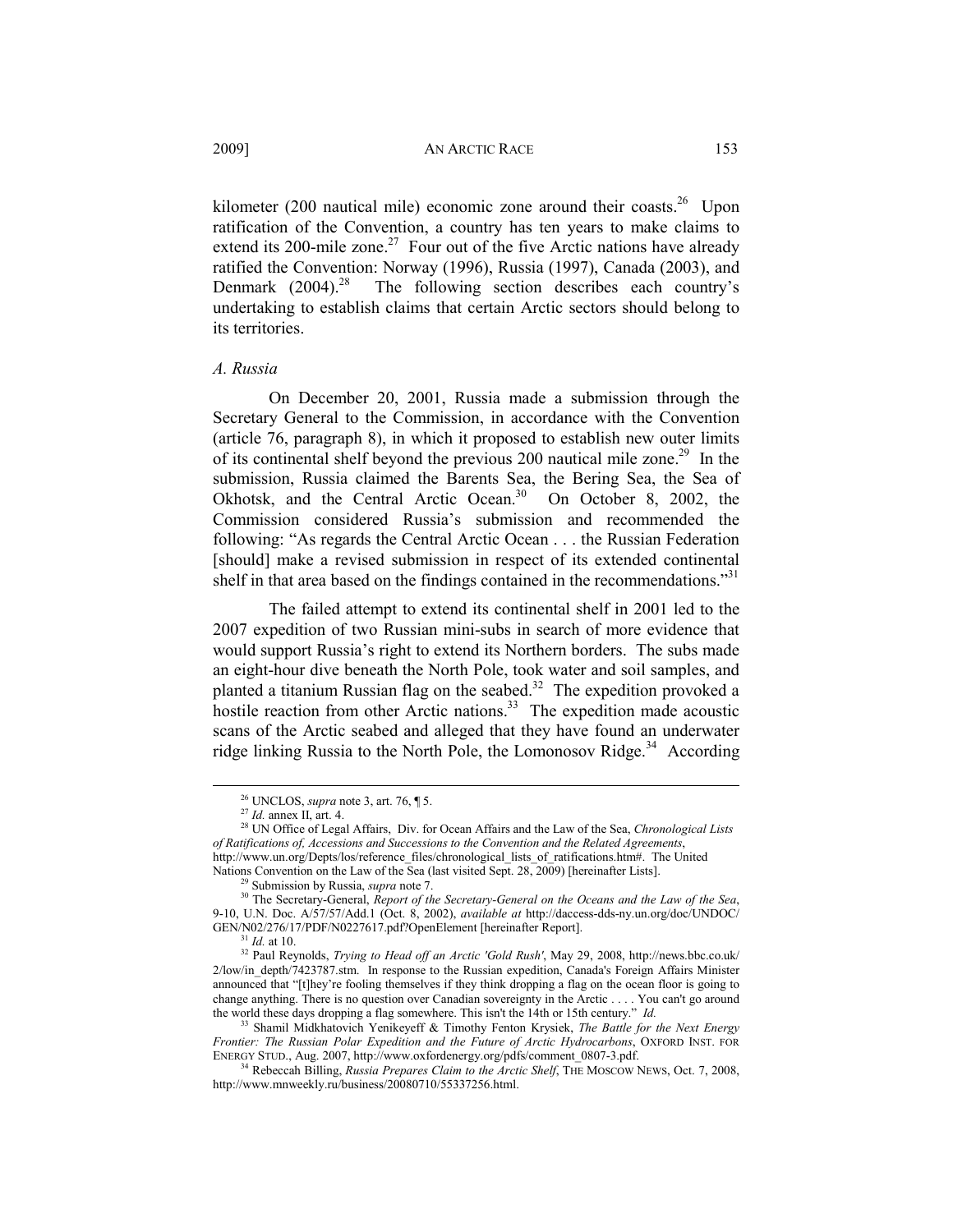to experts, the ridge has ten billion tons of gas and oil deposits and significant sources of diamonds, gold, tin, manganese, nickel, lead and platinum.<sup>35</sup>

During a press conference on October 7, 2008, State Duma member Artur Chilingarov announced that based on the evidence from the 2007 expedition, Russia is preparing to submit a new application to extend its borders over 1.2 million  $km2$  of the Arctic waters.<sup>36</sup> The claim will be presented to the Commission during its next assembly in 2009. The claim, if successful, could give Russia the right to a projected ten billion metric tons of hydrocarbons buried under the Arctic Ocean seafloor.<sup>37</sup>

#### *B. Canada*

Since 1925, Canada has claimed the portion of the Arctic between 60°W and 141°W longitude, extending to the North Pole, including all islands in this region as well as the territorial waters surrounding these islands.<sup>38</sup> In addition, Canada asserts control of the Northern Passage.<sup>39</sup> Canada claims that the Arctic waters of the Northern Passage constitute internal waters under historic title. The claim has been disputed by the European Union and the United States, which claim that the Northern Passage constitutes international waters.<sup>40</sup> Recently, Canada's prime minister moved to firm up control of disputed Arctic waters by announcing stricter registration requirements for ships sailing in the Northern Passage.<sup>41</sup> Under the new regime, "all ships sailing into the Canadian Arctic will be required to report to NORDREG, the Canadian Coast Guard agency that tracks vessels on such journeys," a process which used to be voluntary.<sup>4</sup>

Canada also seeks to extend the outer limits of its continental shelf beyond 200 nautical miles in accordance with article 76 of the Convention, through the submission of its claim to the Commission by the end of  $2013<sup>43</sup>$ 

<sup>&</sup>lt;sup>35</sup> Will Stewart, *Putin's Arctic Invasion: Fears as Russia Claims Undersea Oil Zone the Size of Five Britains, DAILY MAIL, June 29, 2007, § 1, at 21.* 

<sup>&</sup>lt;sup>36</sup> Billing, *supra* note 34.<br><sup>37</sup> *Id.* 38 National Resources Canada, The Atlas of Canada, http://atlas.nrcan.gc.ca/site/english/maps/ historical/territorialevolution/1927/1 (last visited Sept. 28, 2009).<br><sup>39</sup> ROBERT DUFRESNE, LIBRARY OF PARLIAMENT, CONTROVERSIAL CANADIAN CLAIMS OVER

ARCTIC WATERS AND MARITIME ZONES*,* PARLIAMENTARY INFO. & RES. SERVICE 1 (2008), http://www. parl.gc.ca/information/library/PRBpubs/prb0747-e.pdf (noting that "the Northwest Passage is unusual in the sense that it is not a fixed geographical location, but rather a water route. It connects the Davis Strait and Baffin Bay in the east to the Bering Strait in the west.").

<sup>&</sup>lt;sup>40</sup> Id. at 5-6.<br><sup>41</sup> The Torch, Strengthening Canada's Claim to Maritime Arctic Sovereignty, http:// toyoufromfailinghands.blogspot.com/2008/08/strengthening-canadas-claim-to-maritime.html (last visited Sept. 28, 2009).<br>  $42$  *Id.* 

<sup>&</sup>lt;sup>43</sup> UNCLOS, *supra* note 3, art. 76, § 1; Eduard Gismatullin, *Canada Will Claim Arctic Shelf in 2013*, NAT'L POST, July 3, 2008, *available at* http://www.nationalpost.com/news/canada/story.html?id= 629710.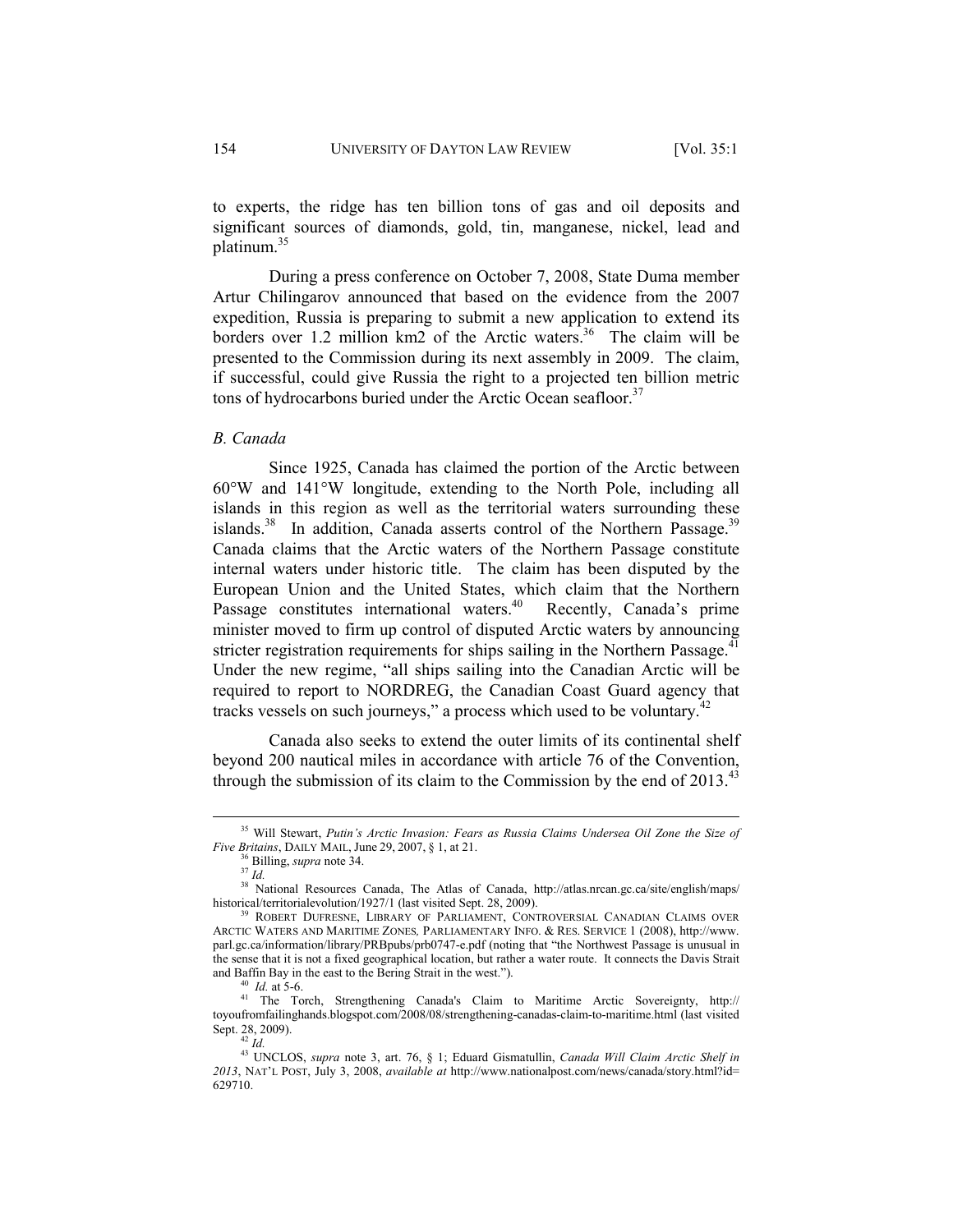In the eastern part of the Arctic, Canada joined forces with Denmark to conduct an expedition aimed at finding evidence establishing that the Lomonosov Ridge is an extension of Canada's and Denmark's continental shelf. $44$ 

The early findings from a joint Canadian-Danish study of the Lomonosov Ridge are "very positive" for Canada's case, and according to the scientists, the seafloor at the pole could eventually be ruled part of Canada's territory.<sup>45</sup> Canada's claim includes an area of ocean floor stretching to the North Pole that would be the equivalent in size to the three Prairie Provinces combined.46

#### *C. Norway*

The Convention entered into force in Norway on July 24, 1996.<sup>47</sup> On November 27, 2006, Norway made an official submission to the Commission to extend its continental shelf in three areas of the northeastern Atlantic and the Arctic: the Loop Hole in the Barents Sea, the Western Nansen Basin in the Arctic Ocean, and the Banana Hole in the Norwegian Sea.<sup>48</sup> The submission also states that an additional submission for continental shelf limits in other areas may be posted later.

During the 21st session, the Commission posed a series of questions to the delegation of Norway and "informed the delegation about its preliminary views with regard to certain areas of the submission and about its future programme [sic] of work."49 Currently, the Commission still continues to analyze the data contained in Norway's submission.<sup>50</sup>

#### *D. Denmark*

As noted above, Denmark ratified the Convention in 2004. It has yet to make a submission to the Commission to secure its jurisdiction over large swaths of the Arctic Ocean seafloor adjacent to its coastlines. In June 2006, Denmark and Canada conducted a joint surveying project of

 <sup>44</sup> Gismatullin, *supra* note 43. In the western part of the Arctic, Canada is gathering data with a view to a future submission to the Commission. *Id.* 

<sup>45</sup> Randy Boswell, *Study Bolsters Canada's Arctic Sea Claim*, CANWEST NEWS SERVICE, May 26, 2008, http://www2.canada.com/calgaryherald/news/story.html?id=eeb8f3ca-d994-4e41-b19adbd30df9c165. The challenge, according to Jacob Verhoef, Halifax-based director of the Geological Survey of Canada's Atlantic division, "is to first demonstrate 'whether the Lomonosov Ridge is attached' to the North American continent and then  $-$  in followup studies to be completed by 2011  $-$  to determine how far north from the Canadian coast the attachment holds." *Id.* 

<sup>&</sup>lt;sup>46</sup> *Id.*<br><sup>47</sup> Submissions by Norway, *supra* note 7.<br><sup>48</sup> *Id.*<br><sup>49</sup> U.N. Convention on the Law of the Sea, Commission on the Continental Shelf, *Statement of the Chairman of the Commission on the Limits of the Continental Shelf on the Progress of Work in the Commission*, ¶ 27, CLCS/58 (April 25, 2008). The proceedings of the Commission are confidential. *Id.*  ¶ 36. 50 *Id.* ¶ 4h. The 21st session was held from March 17 through April 18 of 2008. *Id.* ¶ 1.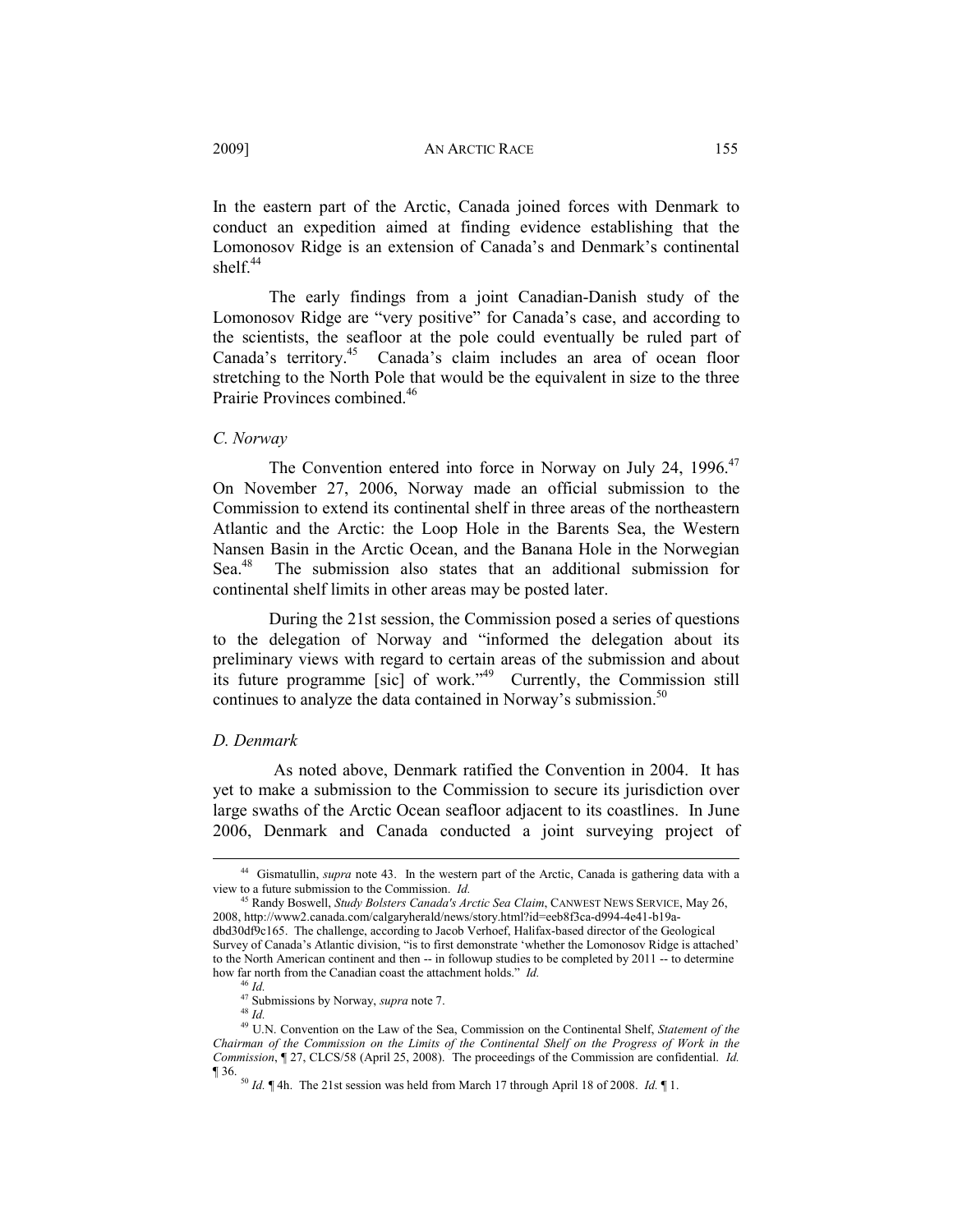unexplored parts of the Arctic Ocean near their coasts in search of scientific evidence proving the claimed undersea territories are linked geologically to their mainland or Arctic islands. $51$ 

Denmark is interested in proving that the Lomonosov Ridge is linked geologically to Greenland (a Danish autonomous province), which has the nearest coastline to the North Pole. The Danish claim is opposed by Russia, which claims that the Ridge is an extension of Siberia. If Denmark succeeds in establishing such a link it could extend its territory 350 nautical miles or further. $52$ 

Because Canada, Russia, Norway, and Denmark have ratified the Convention, they can take advantage of procedural and substantive rights contained in the Convention (while the United States cannot take advantage of such rights until it ratifies the Convention). With countries competing for control of the Arctic, the applicable law governing the opposing claims is of great importance.

#### III. LEGAL FRAMEWORK

Throughout history humans have been long dependent on free access to the oceans and their resources. $5<sup>3</sup>$  Nations' competing claims to the oceans have led to the development of customary laws such as the "freedom of the seas" doctrine and most recently the Convention—a treaty regulating all matters related to the law of the sea.

#### *A. The Old Law of the Seas*

Since the early seventeenth century, a nation's right to resources contained in the sea waters was governed by the "freedom of the seas" doctrine.54 According to the doctrine, a nation's rights and jurisdiction was limited to a narrow area of sea along the nation's shoreline.<sup>55</sup> What was left of the oceans was considered to be common property that belonged to everyone, and which could be used by anyone.

The United States was the first nation to deviate from the freedom

 <sup>51</sup> Stephen Leahy, *Arctic: Canada and Denmark Revive Sovereignty Claims*, INTER PRESS SERVICE, Apr. 22, 2006, *available at* http://ipsnews.net/news.asp?idnews=32979.<br><sup>52</sup> MINISTRY OF SCIENCE, TECH. AND INNOVATION, FIELDWORK DURING APRIL/MAY 2006 NORTH

OF CAN./GREEN., http://a76.dk/expeditions\_uk/lorita-1\_uk/index.html (last visited Sept. 30, 2009) (Den.); Julian Coman, *Denmark Causes International Chill by Claiming North Pole*, TELEGRAPH, Oct. 17, 2004, http://www.telegraph.co.uk/news/worldnews/1474377/Denmark-causes-international-chill-by-<br>claiming-North-Pole.html ("There is a chance that the North Pole could become Danish ....").

<sup>&</sup>lt;sup>3</sup> See SCOTT G. BORGERSON, COUNCIL ON FOREIGN RELATIONS, THE NATIONAL INTEREST AND THE LAW OF THE SEA, Council Spec. Rep. No. 46, at 14 (May 2009), http://www.cfr.org/content/

publications/attachments/LawoftheSea\_CSR46.pdf (discussing importance of oceans to U.S. interests).<br><sup>54</sup> Stephanie Holmes, Comment, *Breaking the Ice: Emerging Legal Issues in Arctic Sovereignty*, 9<br>CHI. J<sub>.</sub> INT'L L. 323, <sup>55</sup> Geology.com, *Who Owns the Arctic*, http://geology.com/articles/who-owns-the-arctic.shtml (last

visited Oct. 5, 2009).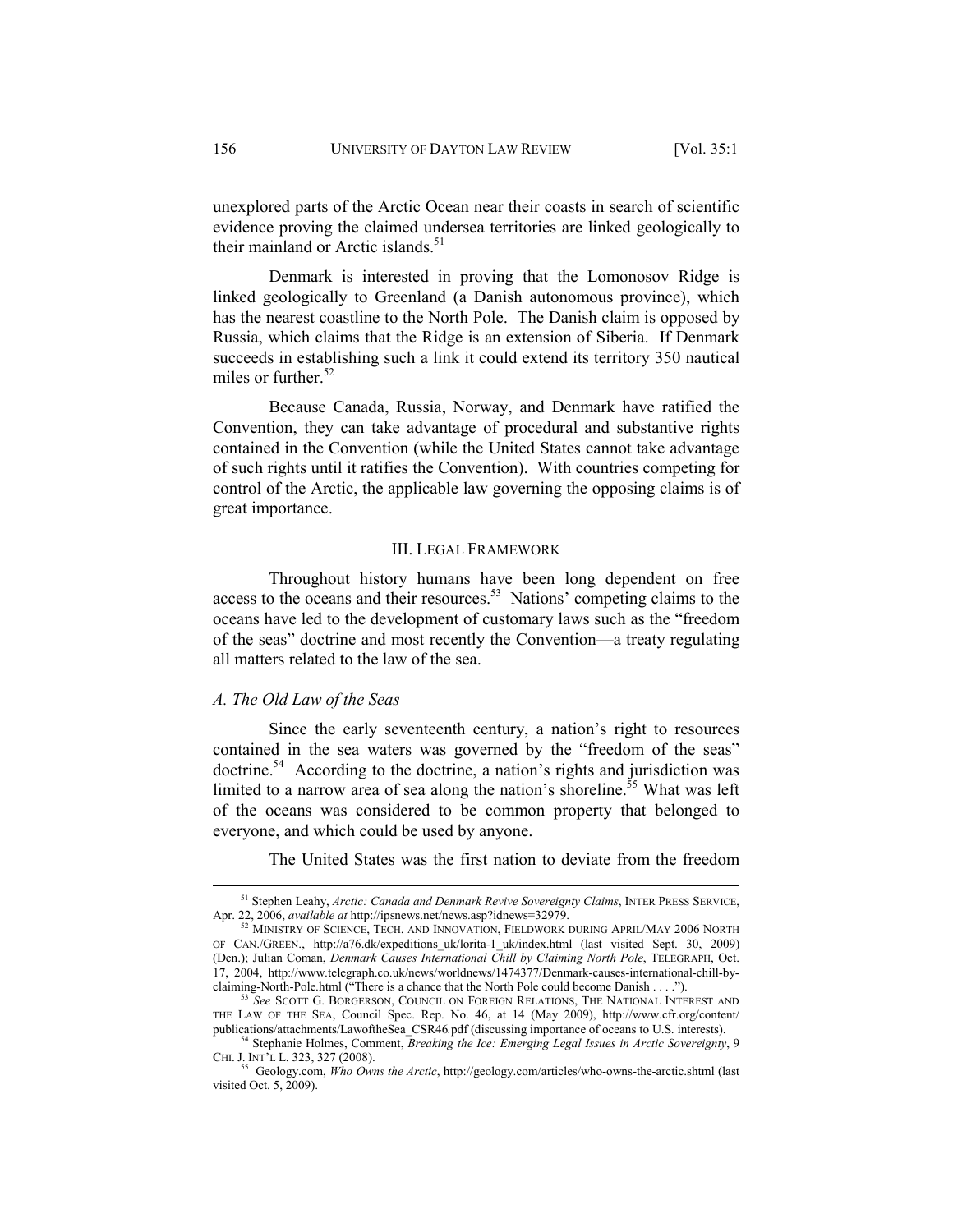of the seas doctrine. In 1945, President Harry S. Truman announced that the United States assumed jurisdiction of all natural resources out to the edge of its continental shelf.<sup>56</sup> Quickly other nations followed with claims to seafloor resources, fishing grounds, and exclusive navigable zones.<sup>57</sup> Spreading water pollution, overfishing, competing demands to the resources, and territorial disputes dominated the second half of the twentieth century, "threatening to transform the oceans into another arena for conflict and instability."58 It became clear that the world was in need of a new treaty to bring order to the world's oceans, their uses, and their resources.

In 1982, as a result of more than fourteen years of work and participation by more than 150 countries representing all regions of the world, the Convention known as "the Law of the Sea" was presented.<sup>59</sup> The Convention encompassed traditional rules governing "the uses of the oceans and at the same time introduced new legal concepts and regimes and addressed new concerns."60 The full text of the Convention consists of 320 articles and nine annexes, and addresses the following aspects of ocean territory: "delimitation, environmental control, marine scientific research, economic and commercial activities, transfer of technology and the settlement of disputes relating to ocean matters."<sup>61</sup>

### *B. The Key Provisions of the Convention*

Some of the key features of the Convention include the sovereignty provisions, which define areas of the oceans where coastal states may exercise sovereignty; the seabed mining provisions, which regulate the uses of the ocean floor; and the resolution of disputes provisions, which establish dispute and settlement methods.

The Convention was adopted as a "package" and "integral whole," and therefore it must be accepted or rejected by its signatories in its

<sup>&</sup>lt;sup>56</sup> Holmes, *supra* note 54, at 327.<br><sup>57</sup> BORGERSON, *supra* note 53, at 7. Shortly after, Chile, Ecuador, and Peru, declared seaward extensions of their jurisdictions to two hundred miles encompassing fisheries for species such as tuna. *Id.* Such unilateral declaration caused "international conflict that continued into the mid-1970s in the form of the repeated seizure, particularly by Ecuador, of ships of the U.S. tuna fleet based in San Diego found within the declared two-hundred-mile limit but well outside the traditional three-mile territorial sea." *Id.* 

<sup>58</sup> UN Office of Legal Affairs, Div. for Ocean Affairs and the Law of the Sea, *The United Nations Convention on the Law of the Sea (A Historical Perspective)*, http://www.un.org/Depts/los/convention\_ agreements/convention\_historical\_perspective.htm#Historical%20Perspective (last visited Sept. 30, 2009) [hereinafter UNCLOS Historical Perspective]. 59 UN Office of Legal Affairs, Div. for Ocean Affairs and the Law of the Sea, *United Nations* 

*Convention on the Law of the Sea of 10 December 1982 (Overview)*, http://www.un.org/Depts/los/ convention agreements/convention overview convention.htm (last visited Sept. 30, 2009) [hereinafter UNCLOS Overview].<br><sup>60</sup> *Id.*<br><sup>61</sup> *Id.*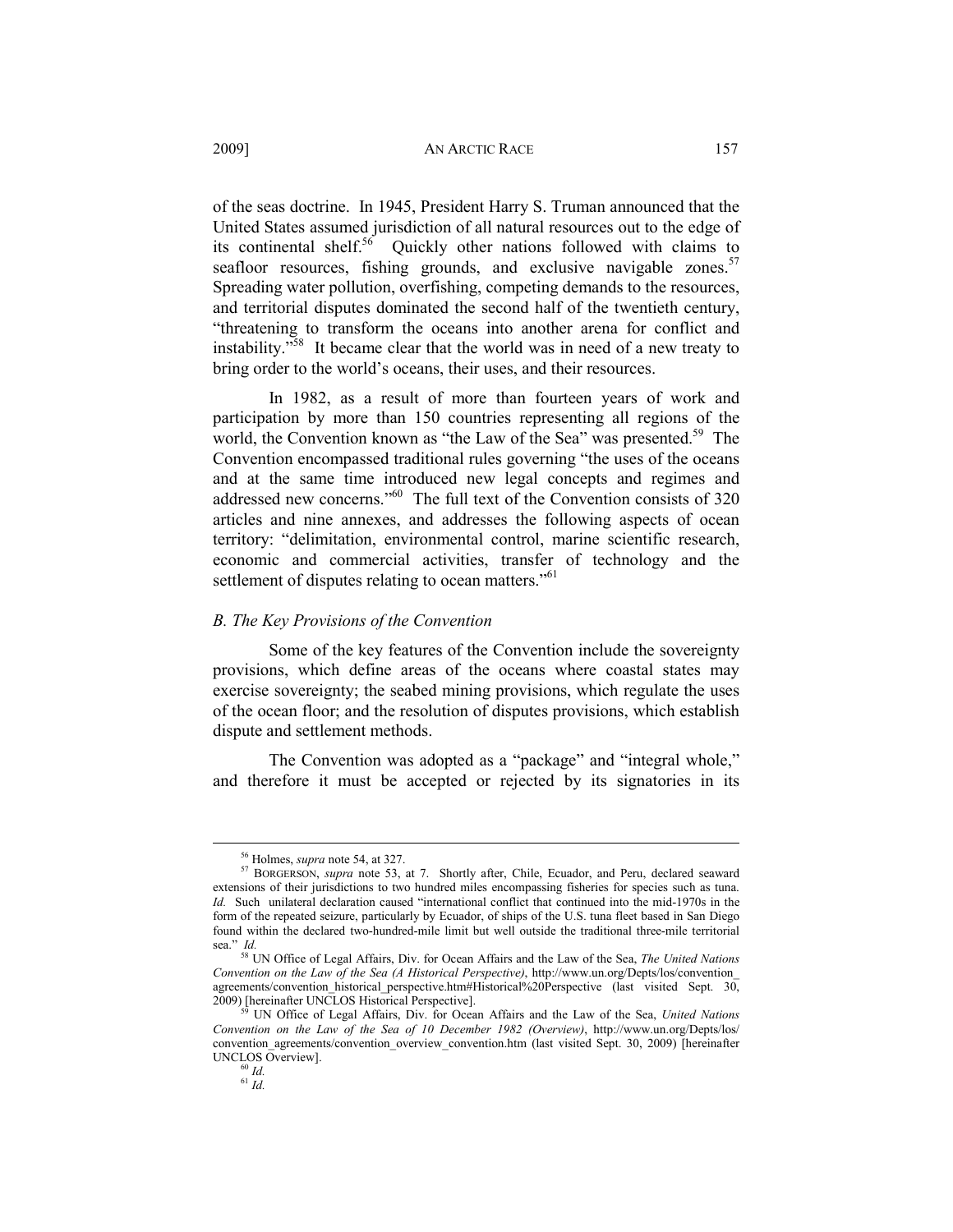totality.<sup>62</sup> "Ratification of, or accession to, the Convention expresses the consent of a State to be bound by its provisions" and includes an undertaking not to take any action that could defeat the Convention's objectives and purposes.63

#### 1. The Sovereignty Provisions

The Convention established that "coastal States exercise sovereignty over their territorial sea . . . up to a limit not to exceed 12 nautical miles."<sup>64</sup> However, foreign ships are allowed "innocent passage" through such territorial seas. In addition, the Convention provides that each country has "sovereign rights in a 200-nautical mile exclusive economic zone (EEZ) with respect to natural resources and certain economic activities, and exercise jurisdiction over marine science research and environmental protection."<sup>65</sup> The Convention grants to other nations freedom of navigation and overflight in the EEZ, as well as freedom to lay submarine cables and pipelines. In addition, "land-locked and geographically disadvantaged States have the right to participate on an equitable basis in exploitation of an appropriate part of the surplus of the living resources of the EEZ's of coastal States of the same region or sub-region."<sup>66</sup>

Furthermore, under article 76 a nation may expand its EEZ if it can convince the Commission $67$  that there is a "natural prolongation" of its continental shelf beyond that limit.<sup>68</sup> The continental shelf is defined as "the seabed and subsoil of the submarine areas that extend beyond its territorial sea throughout the natural prolongation of its land territory to the outer edge of the continental margin  $\ldots$  . . .<sup>569</sup> If the continental shelf extends beyond

 <sup>62</sup> Statement by Tommy T.B. Koh, A Constitution for the Oceans, *in* 1 UNITED NATIONS CONVENTION ON THE LAW OF THE SEA 1982 11, 12 (Myron H. Nordquist ed., 1985); Hasjim Djalal, The Effects of the Law of the Sea Convention on the Norms That Now Govern Ocean Activities, *in*  CONSENSUS AND CONFRONTATION: THE UNITED STATES AND THE LAW OF THE SEA CONVENTION 50, 54 (Jon M. Van Dyke ed., 1985) [hereinafter CONSENSUS AND CONFRONTATION] (stating that in addition, the signatory states may choose not to grant specific rights or privileges in the Convention to non-

signatory states).<br><sup>63</sup> UNCLOS Historical Perspective, *supra* note 58.<br><sup>64</sup> UNCLOS Overview, *supra* note 59.<br><sup>65</sup> *Id.* Two hundred nautical miles equals 230 miles or 371 kilometers.<br><sup>66</sup> *Id.* 

 $\frac{67}{67}$  Annex II requires that the Commission is composed of 21 experts in the field of geology, geophysics, or hydrography, appointed by countries that ratified the treaty from among their nationals, "having due regard to the need to ensure equitable geographic representation . . . ." UNCLOS, *supra* note 3, annex II, art. 2,  $\P$  1. The Commission has to provide the member states with scientific and technical advice on information gathering, and give recommendations on their territorial claims.<br>UNCLOS, *supra* note 3, annex II, art.  $3$ ,  $\P$  1.

<sup>&</sup>lt;sup>88</sup> UNCLOS, *supra* note 3, art. 76,  $\P$ 1. "Coastal States share with the international community part of the revenue derived from exploiting resources from any part of their shelf beyond 200 miles." UNCLOS Overview, *supra* note 59.<br><sup>69</sup> UNCLOS, *supra* note 3, art. 76, ¶ 1. Usually, the shelf is a shallow extension of a landmass

which drops into the oceanic abyss. But in many places, the drop-off is connected to long-submerged ridges that, if precisely mapped, might add thousands of square miles to a country's exploitable seabed.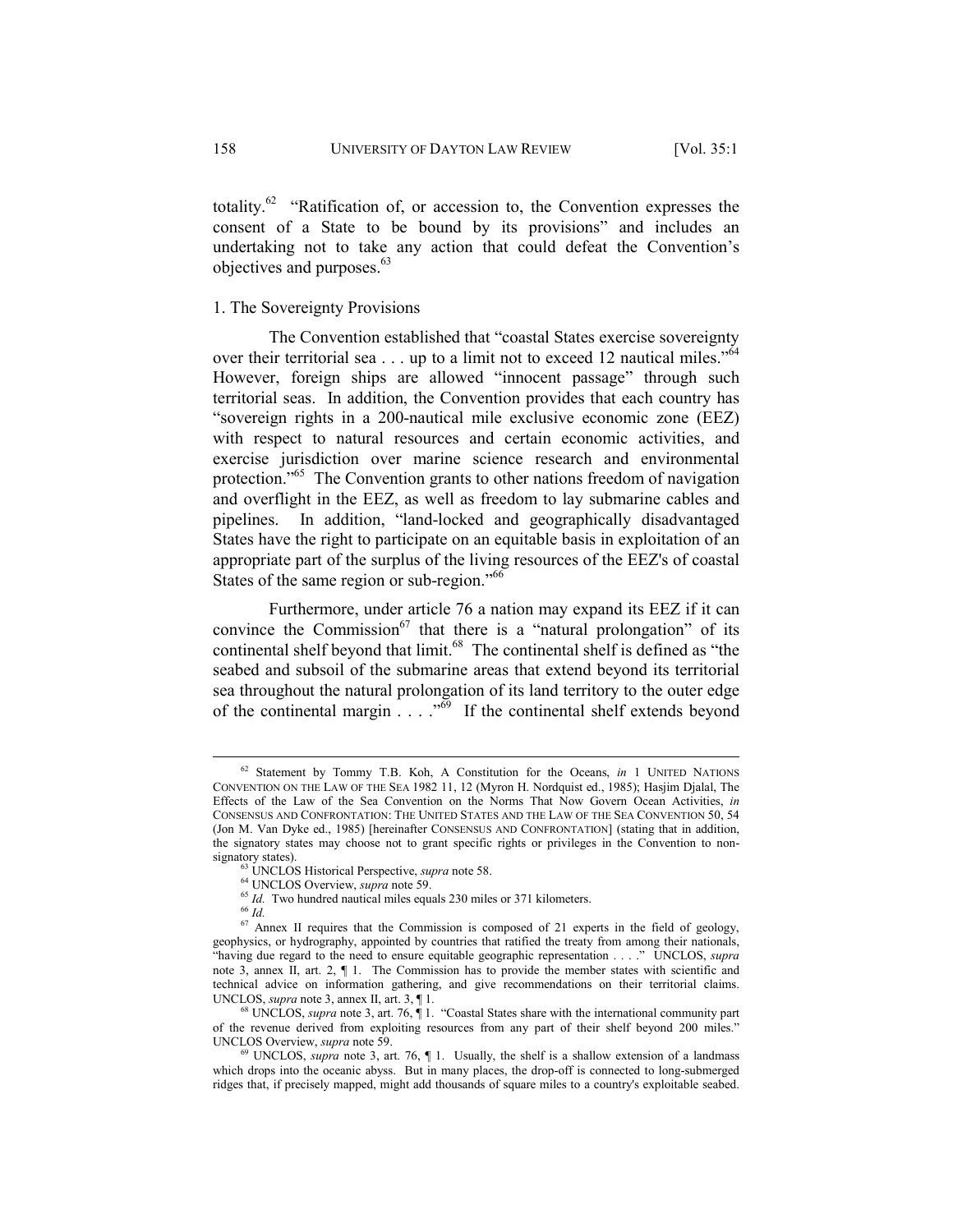2009] AN ARCTIC RACE 2009 2009

200 nautical miles, nations may claim jurisdiction up to 350 nautical miles from the baseline or 100 nautical miles from the 2,500 meter depth, depending on certain criteria such as the thickness of sedimentary deposits.<sup>70</sup> The limits of the shelf established by a country pursuant to recommendations of the Commission are final and binding upon other countries. $71$ 

### 2. The Seabed Mining Provisions

The Convention states that mineral resources beyond national jurisdiction are the "Common Heritage of Mankind."72 These resources are managed by the International Seabed Authority ("ISA"). The ISA oversees the exploration and exploitation of the seabed minerals in accordance with Part XI of the Convention, its Annexes, and the 1994 Agreement of Implementation.<sup>73</sup> It has no other authority over uses of the oceans or over other resources in the oceans.

The ISA includes an Assembly open to all parties and a thirty-six member Council.<sup>74</sup> The Council is the primary decision-making body, with responsibility for giving practical effect to the requirement for nondiscriminatory access to deep seabed minerals and for adopting rules for exploration and development.<sup>75</sup> The ISA operates by contracting with private and public corporations and other entities, authorizing them to explore, and eventually exploit, specified areas on the deep seabed for mineral resources. The Convention also established a body called the Enterprise which is to serve as the ISA's own mining operator, but no concrete steps have been taken to implement this provision.<sup>76</sup>

#### 3. The Resolution of Disputes Provisions

Signatories of the Convention are required to resolve, by peaceful means, their disputes concerning the interpretation or application of the Convention.77 Disputes can be submitted to the International Tribunal for the Law of the Sea established under the Convention, to the International

 $\overline{a}$ 

Office of Naval Research, *Ocean Regions: Ocean Floor - Continental Margin & Rise*, http://www.onr. navy.mil/focus/ocean/regions/oceanfloor2.htm (last visited Sept. 30, 2009).<br><sup>70</sup> UNCLOS, *supra* note 3, art. 76,  $\P$  5.<br><sup>71</sup> *Id.*  $\P$  8.<br><sup>72</sup> *Id.* art. 136.<br><sup>73</sup> *See generally* UN Office of Legal Affairs, Div. for Oce

*Agreement Relating to the Implementation of Part XI of the United Nations Convention on the Law of the Sea of 10 December 1982*, http://www.un.org/Depts/los/convention\_agreements/texts/unclos/

<sup>&</sup>lt;sup>74</sup> UNCLOS, *supra* note 3, arts. 159 ¶ 1, 161 ¶ 1.<br><sup>75</sup> *Id.* arts. 152 ¶ 1, 162 ¶ 1.<br><sup>76</sup> *Id.* art. 170, ¶ 2.<br><sup>77</sup> *Id.* arts. 279-80.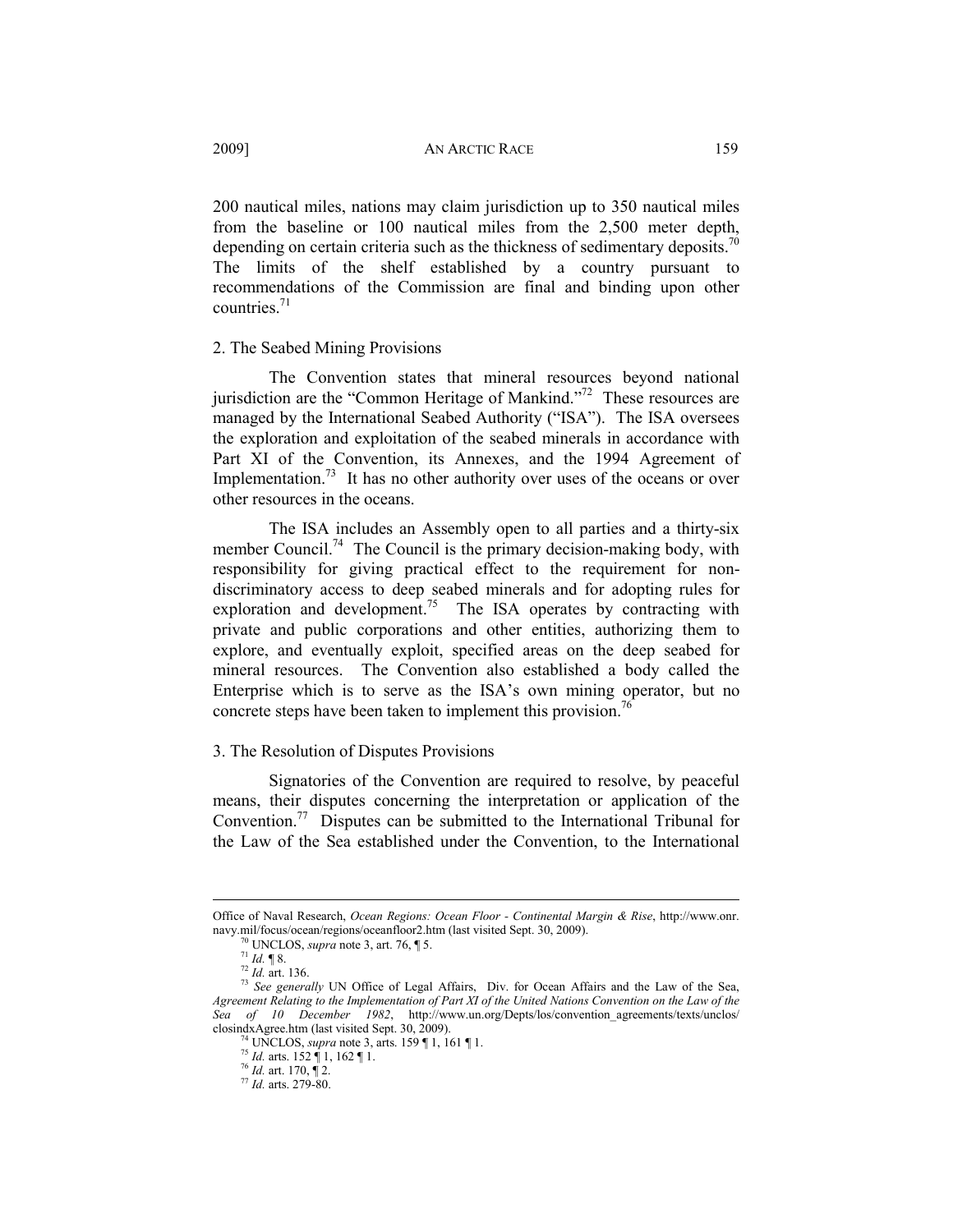Court of Justice, or to arbitration.<sup>78</sup> Conciliation is also available and, in certain circumstances, submission to it would be compulsory.<sup>79</sup> Article 287(3) provides that a state party that does not make a specific declaration is deemed to have accepted arbitration in accordance with Annex VII. In addition, nations may opt out of methods of resolution provided by the Convention for different categories of disputes, including disputes about boundaries and the continental shelf.<sup>80</sup>

# IV. FUTURE: SHOULD THE UNITED STATES RATIFY THE CONVENTION?

The Convention has been ratified by 159 countries and is widely accepted as a valid treaty controlling the use of the oceans.<sup>81</sup> The United States is one of the countries that has failed so far to ratify the Convention. This section will analyze the United States' position in regards to the Convention. It examines the historical reasons for failing to ratify the Convention and the arguments raised by the opponents of U.S. accession. It also examines whether customary law or a mini-treaty could secure the American interest in the Arctic. Finally, this section considers how the Convention advances various American interests in the Arctic including economic interests, security interests, and peaceful resolution of disputes.

# *A. History: Why the United States Has Thus Far Failed to Ratify the Convention*

Recognizing the need for "a comprehensive treaty that would clarify and bring certainty to the many ocean issues that had divided nations over the years," the United States sent the largest delegation to negotiate the Convention. $82$  After the Convention became open for signature on December 10, 1982, President Reagan announced that the Convention articulates "traditional uses of the oceans which generally confirm existing maritime law and practice and fairly balance the interests of all states.<sup>83</sup> In addition, he declared that the United States would recognize the following principles expressed in the Convention:

> 1. The United States would "recognize the rights of other states in the waters off their coasts, as reflected in the convention";

> 2. The United States would exercise "its navigation and

<sup>&</sup>lt;sup>78</sup> UNCLOS, *supra* note 3, art. 287,  $\parallel$  4-5. The Tribunal has exclusive jurisdiction over deep seabed mining disputes. *Id.* art. 288,  $\parallel$  3.

<sup>&</sup>lt;sup>79</sup> *Id.* art. 284, ¶ 1.<br><sup>80</sup> *Id.* art. 298, ¶ 1. Canada, Denmark and Russia took advantage of article 298 and opted out of the dispute resolution procedures provided for under the Convention. Holmes, *supra* note 54, at

<sup>&</sup>lt;sup>81</sup> See Lists, *supra* note 28.<br><sup>82</sup> CONSENSUS AND CONFRONTATION, *supra* note 62, at 1.<br><sup>83</sup> United States Oceans Policy, 19 WEEKLY COMP. PRES. DOC. 383 (Mar. 10, 1983) [hereinafter Policy Statement].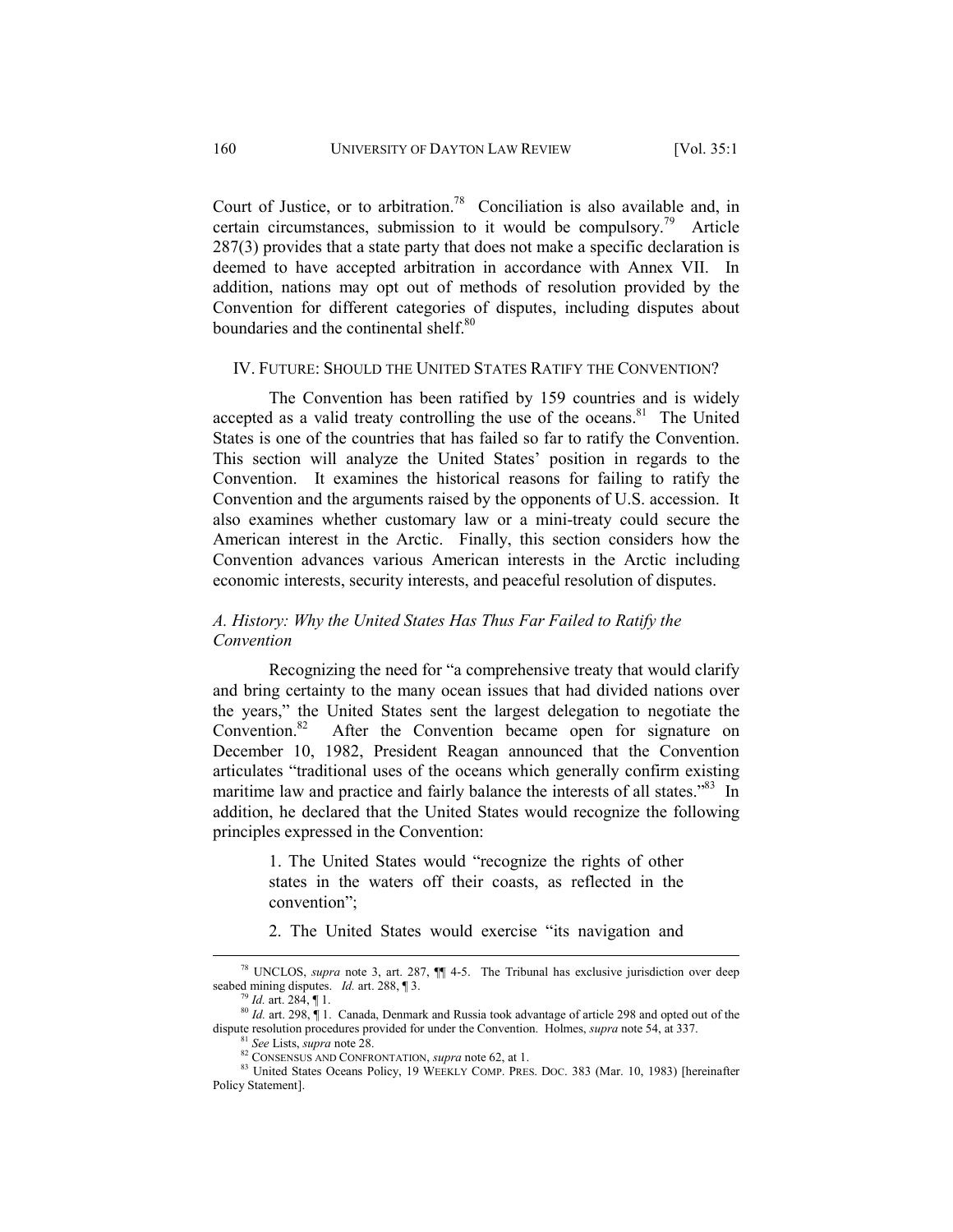overflight rights and freedoms . . . in a manner that is consistent with the balance of interests reflected in the convention"; and

3. The United States would "exercise sovereign rights in living and nonliving resources within 200 nautical miles of its coast" in accordance with the EEZ provisions.<sup>84</sup>

Nevertheless, President Reagan refused to ratify the Convention because of the seabed mining provisions (Part XI). According to President Reagan, the seabed mining provisions in the Convention would have to be corrected to achieve a treaty that would assure access to seabed mineral resources, avoid monopolization of resources by the ISA, disallow amendments without parties' approval, and eliminate the requirement of technology transfers to other nations. $85$  Despite rejecting Part XI of the Convention, President Reagan nevertheless ordered government agencies to comply with the remaining provisions of the Convention, and as a result, each succeeding administration has complied with the laws prescribed by the Convention $86$ 

Subsequently, a group of negotiators led by the United States was able to bargain changes to the controversial deep seabed mining provisions.<sup>87</sup> After this agreement was reached, President Bill Clinton signed the Convention in 1994 and submitted it to the Senate for its ratification. However, a group of senators led by Jesse Helms managed to block the ratification of the Convention.<sup>88</sup>

In February, 2002, President Bush designated the Convention as of one of the five treaties for which there was urgent need for Senate approval.<sup>89</sup> Under the new chairmanship of Senator Richard Lugar, the Senate Foreign Relations Committee finally held hearings on the Convention in 2003 and 2004. $90$  President Bush and the Senate Foreign Relations Committee unanimously approved the Convention; however Senate Majority Leader Bill Frist refused to schedule a vote, claiming that there was an "inadequate understanding of what the Law of the Sea Treaty

<sup>&</sup>lt;sup>84</sup> *Id*. 85 Convention on the Law of the Sea, 18 WEEKLY COMP. PRES. DOC. 887 (July 9, 1982). The International Seabed Authority was described as "nothing less than a new Socialist international economic order ...." CONSENSUS AND CONFRONTATION, *supra* note 62, at 83.

<sup>&</sup>lt;sup>86</sup> Policy Statement, *supra* note 83.<br><sup>87</sup> David B. Sandalow, *Law of the Sea Convention: Should the U.S. Join*?, THE BROOKINGS INSTITUTION POL'Y BRIEF # 137, Aug. 2004, at 2, *available at* http://www.brookings.edu/papers/2004/

<sup>&</sup>lt;sup>88</sup> Don Kraus, *Time to Ratify the Law of the Sea*, FOREIGN POLICY IN FOCUS, June 6, 2007, http://fpif.org/pdf/gac/0706sea.pdf.

 $\frac{89}{90}$  Sandalow, *supra* note 87, at 8. 90 *Id.* at 1-2.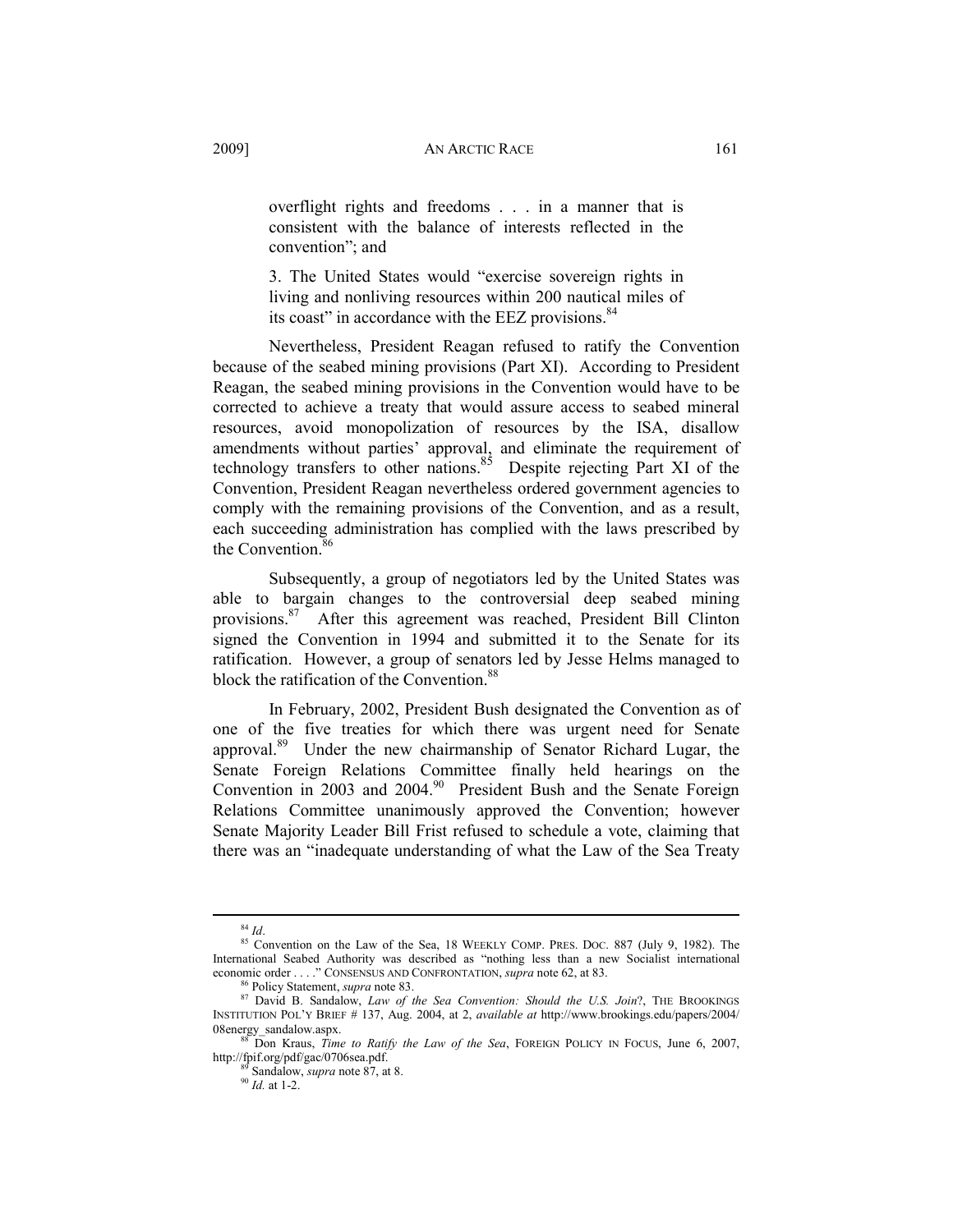actually is."<sup>91</sup>

Recently, President Bush again publicly insisted on the Senate to "act favorably on U.S. accession" to the Convention. $92$  Shortly after the President's recommendation, the Senate Foreign Relations Committee held hearings on the Convention. $93$  During the hearings before the Committee, Deputy Secretary John D. Negroponte warned members of the Committee: "We must join the Law of the Sea Convention, and join it now, to take full advantage of the many benefits it offers the United States and to avoid the increasing cost of being a non-party."<sup>94</sup> There was little doubt that if the Convention was put to a vote, the Senate would give its advice and consent to accession.<sup>95</sup> Once again, however, the full Senate did not get the opportunity to vote.96 Adversaries were yet again successful in keeping it from reaching the Senate floor "by making it clear that a debate on U.S. accession would trigger every possible procedural maneuver and thereby take up maximum floor time." $97 \text{ T}$  The Senate Majority Leader decided not to send the treaty forward under those circumstances, and "the treaty has languished [once again] on the Senate calendar  $\dots$  ...<sup>998</sup>

In addition to the bipartisan support received from the past and current administration, the Convention is widely supported by diverse groups in the private sector including shipping, fishing, oil and natural gas, drilling contractors, ship builders, telecommunications companies, several important environmental organizations, and the oceanographic research

<sup>&</sup>lt;sup>91</sup> Robert B. Bluey, *Should Senate Ratify Law of the Sea Treaty?*, HUM. EVENTS, Feb. 7, 2005, at 3, *available at http://findarticles.com/p/articles/mi qa3827/is 200502/ai n9521991*.

<sup>&</sup>lt;sup>92</sup> Statement on the Advancement of United States Maritime Interests, 43 WEEKLY COMP. PRES. DOC. 635 (May 15, 2007) [hereinafter Maritime Interests].

On October 31, 2007, the Senate Foreign Relations Committee overwhelmingly approved the Law of the Sea Convention, sending it to the full Senate for ratification. Richard G. Lugar, *Law of the*  Sea Clears Committee, http://lugar.senate.gov/sfrc/sea.html (last visited Sept. 30, 2009). The vote was 17-4, without any amendments or new conditions. *Id*.

Accession to the 1982 Law of the Sea Convention and Ratification of the 1994 Agreement *Amending Part XI of the Law of the Sea Convention: Before the Senate Foreign Relations Committee* 4 (2007) (written testimony of John D. Negroponte, Deputy Sec'y U.S. Dep't of State), *available at*

<sup>&</sup>lt;sup>95</sup> "The Committee report recommended that the full Senate give its advice and consent to the treaty and set forth a set of declarations, understandings, and conditions that had been carefully worked out between the Committee and the Executive Branch." John B. Bellinger III, Legal Advisor, U.S. Dept. of State, Remarks at the Berkley School of Law's Law of the Sea Institute: The United States and The Law of the Sea Convention (Nov. 3, 2008), http://ilreports.blogspot.com/2008/11/bellinger-united-states-and-<br>law-of-sea.html.<br><sup>96</sup> Id.

<sup>&</sup>lt;sup>or</sup> *Id.*<br><sup>97</sup> *Id.*<br><sup>98</sup> *Id.* With last November's elections, according to some scholars, the shift of the political powers makes the "prospects of Senate approval likely." BORGERSON, *supra* note 53, at 3. Additionally, the new administration including President Barack Obama and Vice President Joseph R. Biden Jr., who was chairman of the SFRC when the convention was last recommended for approval in 2007, strongly support the Convention. *Id.* at 3-4. Secretary of State Hillary Clinton considers getting the convention through the Senate to be her top priority for her State Department. *Id.* at 4.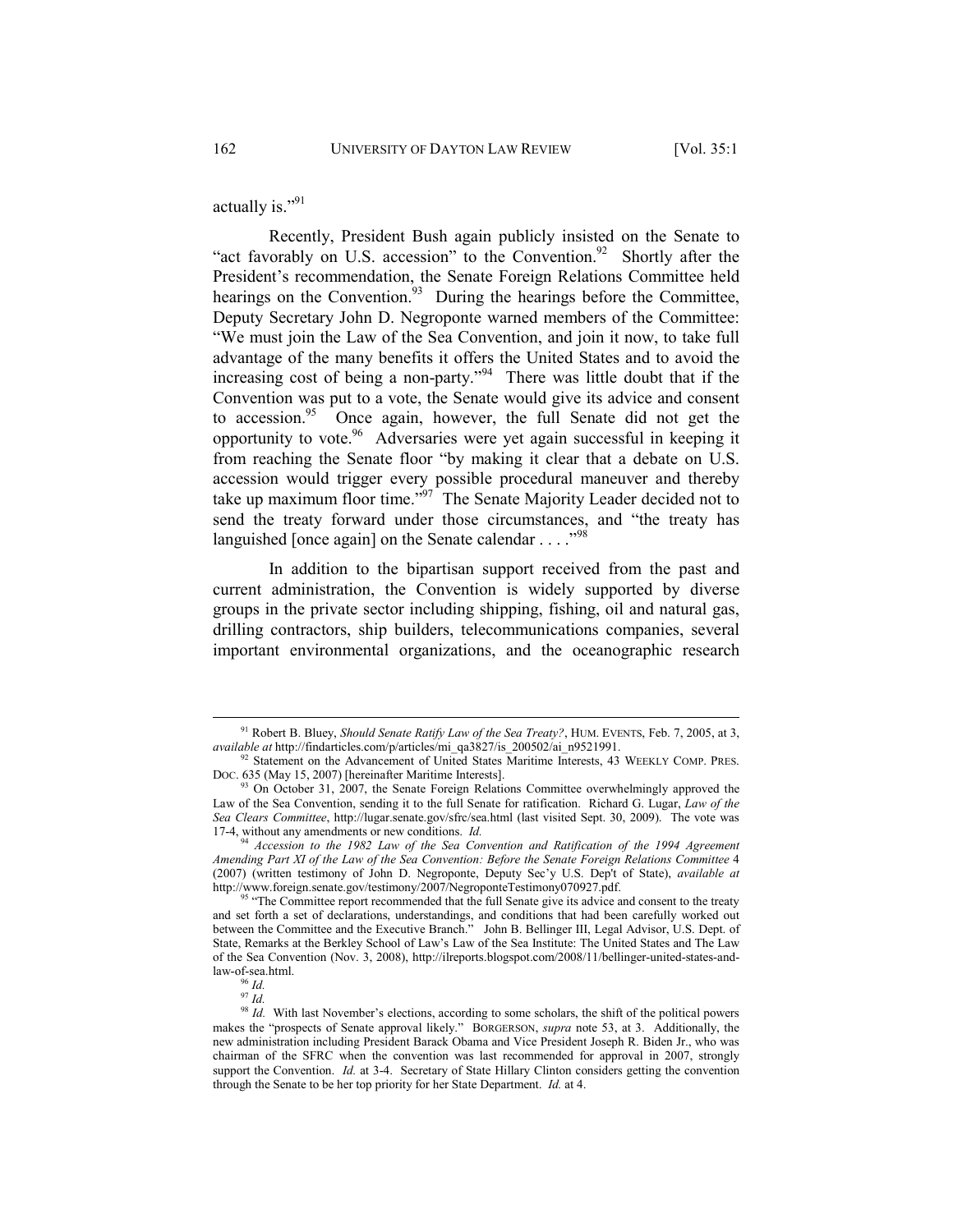# community.<sup>99</sup>

Although, the United States has acted for over twenty years in accordance with the Convention, "[d]ue to other important business, it has been easy to put consideration of the Convention off to the future."<sup>100</sup> Given that the Convention has a wide and diverse group of supporters from the public sector to private industry, military, and environmental organizations, is there a persuasive argument why the United States should not ratify the Convention? The following section will analyze the accuracy of arguments that opponents of the Convention invoke to block the ratification of what they believe is a "LOST" Convention.<sup>101</sup>

### *B. The Perceived Flaws of the Convention*

While the Convention appears to be a widely supported agreement, it has failed to receive consent of the Senate. The opposition has focused mainly on a few "primarily ideological, objections to the Convention so as to take advantage of several procedural customs within the Senate . . . ."<sup>102</sup> The most often cited argument against ratifying the Convention involves the surrender of U.S. sovereignty. However, as noted in section III, the Convention actually expands the United States sovereignty rights. It grants the United States exclusive rights to a twelve-mile territorial sea, a 200-mile EEZ, and finally a possibility to extend its continental shelf up to 350 miles.<sup>103</sup> This brings an additional 4.1 million miles<sup>2</sup> of ocean under

<sup>&</sup>lt;sup>99</sup> Senator Richard G. Lugar, Opening Statement at the United Nations Convention on the Law of the Sea (Sept. 27, 2007), *available at* http://www.oceanlaw.org/downloads/Lugar-27Sep07.pdf. Senator Richard Lugar noted that "every major ocean industry, including shipping, fishing, oil and natural gas, drilling contractors, ship builders, and telecommunication companies . . . supported U.S. accession to the Law of the Sea and lobbyied in favor of it." *Id.* Specifically, the Convention is supported by the following organizations: American Petroleum Institute, American Chemistry Council, International Association of Drilling Contractors, National Oceans Industries Association, National Marine Manufacturers Association, Chamber of Shipping of America, U.S. Tuna Foundation, Western Pacific Regional Fishery Management Council. The Convention is supported by the following environmental, legal, naval, and research organizations: Navy League of the United States, Naval Reserve Association, Transportation Institute, U.S. Commission on Ocean Policy, Pew Oceans Commission, The Ocean Conservancy Oceana, Center for International Environmental Law, IUCN/World Conservation Union, Natural Resources Defense Council, Scenic America Environmental Defense, National Environmental Trust, Physicians for Social Responsibility, U.S. Public Interest Research Group, League of Conservation Voters, World Wildlife Fund, Humane Society of the United States, American Bar Association, Maritime Law Association of the United States, Council on Ocean Law, U.S. Arctic Research Commission. S. EXEC. DOC. NO. 108-10, at 7 (2004); Citizens for Global Solutions, *The United States and the Law of the*  Sea: Time to Join, http://www.globalsolutions.org/in\_the\_beltway/united\_states\_and\_law\_sea\_time\_join (last visited Sept. 28, 2009). <sup>100</sup> David D. Caron & Harry N. Scheiber, *The United States and the 1982 Law of the Sea Treaty*,

ASIL INSIGHTS (Am. Soc'y of Int'l L., D.C.) June 11, 2007, http://www.asil.org/insights070611.cfm.<br><sup>101</sup> Opponents refer to the Convention using the acronym "LOST" – Law of the Sea Treaty; proponents prefer to highlight the Convention's many benefits by referring to it as "LOTS." Bellinger, *supra* note 95.

<sup>102</sup> Caron & Scheiber, *supra* note 100. 103 *See supra* § III.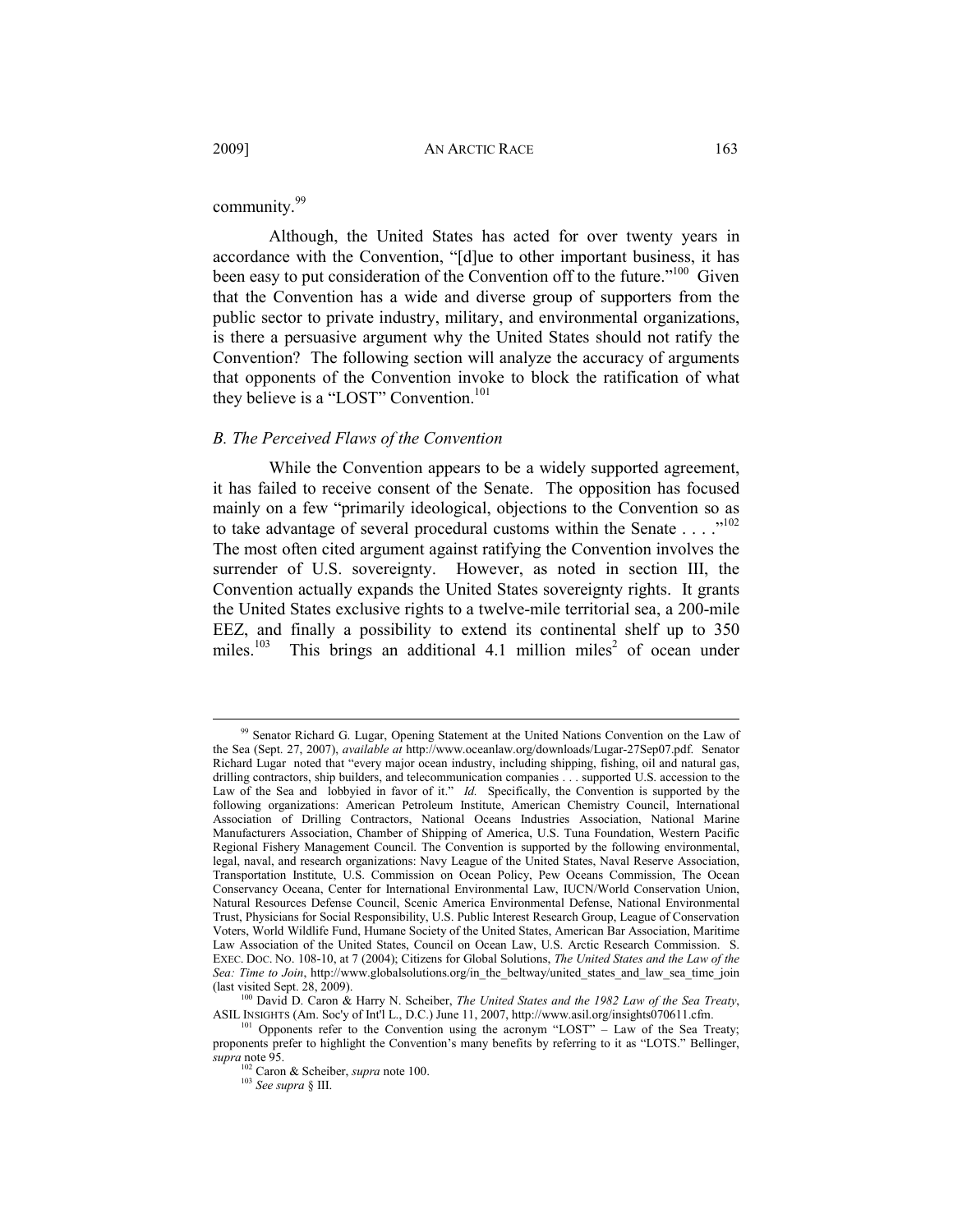American jurisdiction.<sup>104</sup>

In addition, critics of the Convention argue that by ratifying the Convention, the United States would set the wrong precedent by subjecting itself to the authority of international organizations created by the Convention, i.e., the ISA and the Commission. $105$  Because the decisionmaking process in these organizations usually requires a majority vote, the United States would have to face "regional, economic, or political blocs that coordinate their votes to support outcomes counter to U.S. interests."<sup>106</sup> However, if the United States ratifies the Convention, it would permit the United States to nominate members for such bodies. As a result, the United States would either have veto power or would have to get concurring votes to prevent an adverse decision.<sup>107</sup> Moreover, having American representation in the bodies created by the Convention would ensure that the Convention is interpreted and applied in a manner consistent with United States' interests.

Furthermore, critics claim that the Convention creates "unaccountable international bureaucracies" susceptible to corruption.<sup>108</sup> The ISA "is particularly pertinent considering that the Authority could oversee significant resources through fees and charges on commercial activities within its authority and potentially create a system of royalties and

It would create a government controlling an area that exceeds half the globe with legislative powers and a huge bureaucracy able to approve or deny access to seabed resources, dedicated to the principles of the New International Economic Order, in "which the voting arrangements would reduce the voices of the United States and other Western nations to bare whispers.

*Id.*

 <sup>104</sup> *The United Nations Convention on the Law of the Sea: Hearing on the United Nations*  Convention on the Law of the Sea Before the U.S. S. Comm. on Foreign Relations, 108th Cong. 28 (2003) (statement of Paul L. Kelly, Senior Vice President, Rowan Companies, Inc.), *available at* http:// foreign.senate.gov/testimony/2003/KellyTestimony031021.pdf.; *see also* BORGERSON, *supra* note 53, at 28 (arguing that "[b]y not joining, the United States is actually *giving up* sovereign rights—missing an opportunity for international recognition for a massive expansion of U.S. resources jurisdiction over as much as one million square kilometers of ocean, an area half the size of the Louisiana Purchase."). 105 CONSENSUS AND CONFRONTATION, *supra* note 62, at 97. In its argument against the Convention

to Congress a representative of the American Mining noted the following:

<sup>106</sup> Edwin Meese, III, et al., *The United Nations Convention on the Law of the Sea: The Risks Outweigh the Benefits* 1, THE HERITAGE FOUNDATION, May 16, 2007, http://www.heritage.org/Research/ InternationalOrganizations/upload/wm\_1459.pdf (alleging that "[t]he bloc voting process is frequently driven by the same overtly anti-American agenda that is often apparent in the U.N. General Assembly.").

<sup>&</sup>lt;sup>107</sup> Part XI of UNCLOS states that, "[a]s a general rule, decision-making in the organs of the Authority should be by consensus [,]" in nearly all cases, decisions may be adopted by a majority or twothirds vote of members present and voting "[i]f all efforts to reach a decision by consensus have been exhausted . . . ." UN Office of Legal Affairs, Div. for Ocean Affairs and the Law of the Sea, *Agreement Relating to the Implementation of Part XI of the United Nations Convention on the Law of the Sea*, http://www.un.org/Depts/los/convention\_agreements/texts/unclos/closindxAgree.htm (last visited Oct. 1,

<sup>2009).&</sup>lt;br><sup>108</sup> Meese et al., *supra* note 106, at 2 (alleging that "[w]hen international bureaucracies are unaccountable they, like all unaccountable institutions, seek to insulate themselves from scrutiny and become prone to corruption.").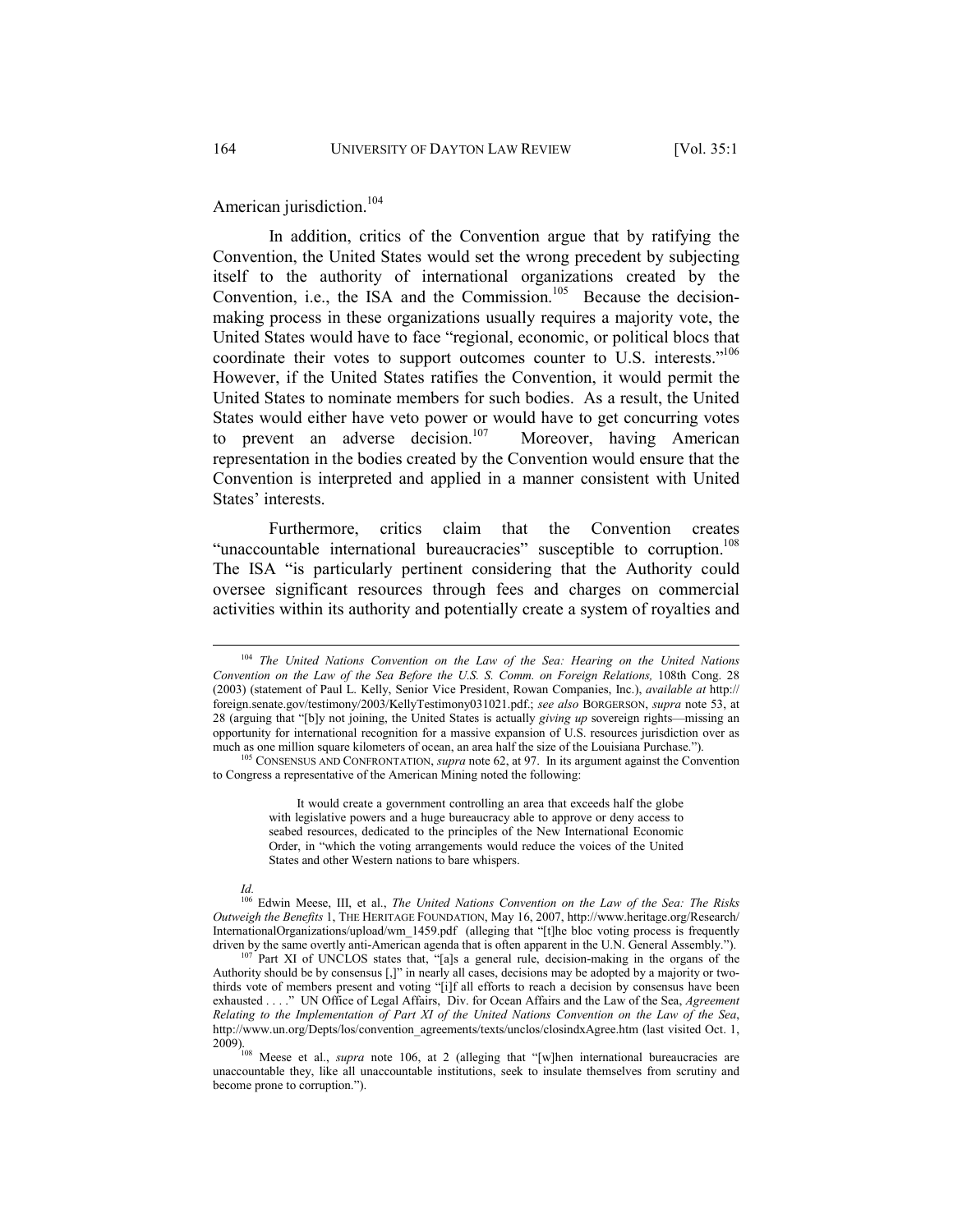profit sharing."109 Although it is true that American companies interested in the deep seabed mining beyond U.S. jurisdiction would have to pay an application fee for the administrative expenses of processing the application, any unused amount would be returned to them.<sup>110</sup> Moreover, the United States would have an absolute veto over the distribution of all revenues by the Seabed Authority.<sup>111</sup>

The opponents also challenge the alleged benefits that the American mining companies would receive by the United States' participation in the Convention.<sup>112</sup> First, they argue that the Convention does not establish clear procedures regarding the extension of property rights. In addition, the Convention establishes that high seas are the "common heritage of mankind." This provision "leaves mining companies to question the full extent of their property rights in the deep seabed areas."<sup>113</sup> To counter this argument, it is enough to say that all major American companies interested in deep seabed mining support the Convention.<sup>114</sup>

Finally, opponents of the Convention contend that accession is basically unnecessary for the United States to enjoy the benefits of the Convention: "[T]he United States remains free to define the parameters of its acceptance of jurisdictional assertions by others consistent with its legal rights and obligations, and is in a position to influence the development and definition of customary international law."115 However, as the following section explores further, customary law is not universally accepted and is an inadequate basis on which to support the United States' claims to the Arctic. In addition, most of the industrialized countries have joined the Convention, and therefore it seems unlikely that they would be interested in developing a customary law under United States leadership.<sup>116</sup>

# *C. The United States Does Not Have Viable Alternatives to the Convention Capable of Securing Its Interest in the Arctic*

One of the major flaws in the opponents' arguments against ratifying the Convention is the fact that they do not offer viable alternatives to the Convention. The following section will consider customary

<sup>&</sup>lt;sup>110</sup> *Myths About the Law of the Sea Convention*, LAW OF THE SEA BRIEFING BOOK 15,

http://www.oceanlaw.org/downloads/LOS-Briefing-Book.pdf (last visited Oct. 1, 2009).<br><sup>111</sup> United Nations Convention on the Law of the Sea, S. Doc. No. 108-10, at 95 (2d Sess. 2004).<br><sup>112</sup> Meese et al., *supra* note 103, a

 $\frac{13}{114}$  *Id.* at 3.<br>
<sup>114</sup> *E.g.*, Telis Demos, *The Great Arctic Circle Oil Rush*, FORTUNE MAGAZINE, Aug. 20, 2007, at 11<br>
(Exxon Mobil, Chevron, Conoco Philips).

<sup>&</sup>lt;sup>115</sup> CONSENSUS AND CONFRONTATION, *supra* note 62, at 40. 116 Libya, Iran, Syria & North Korea have not ratified the Convention. *Ratification Map*, LAW OF THE SEA BRIEFING BOOK 13, http://www.oceanlaw.org/downloads/LOS-Briefing-Book.pdf (last visited Oct. 1, 2009).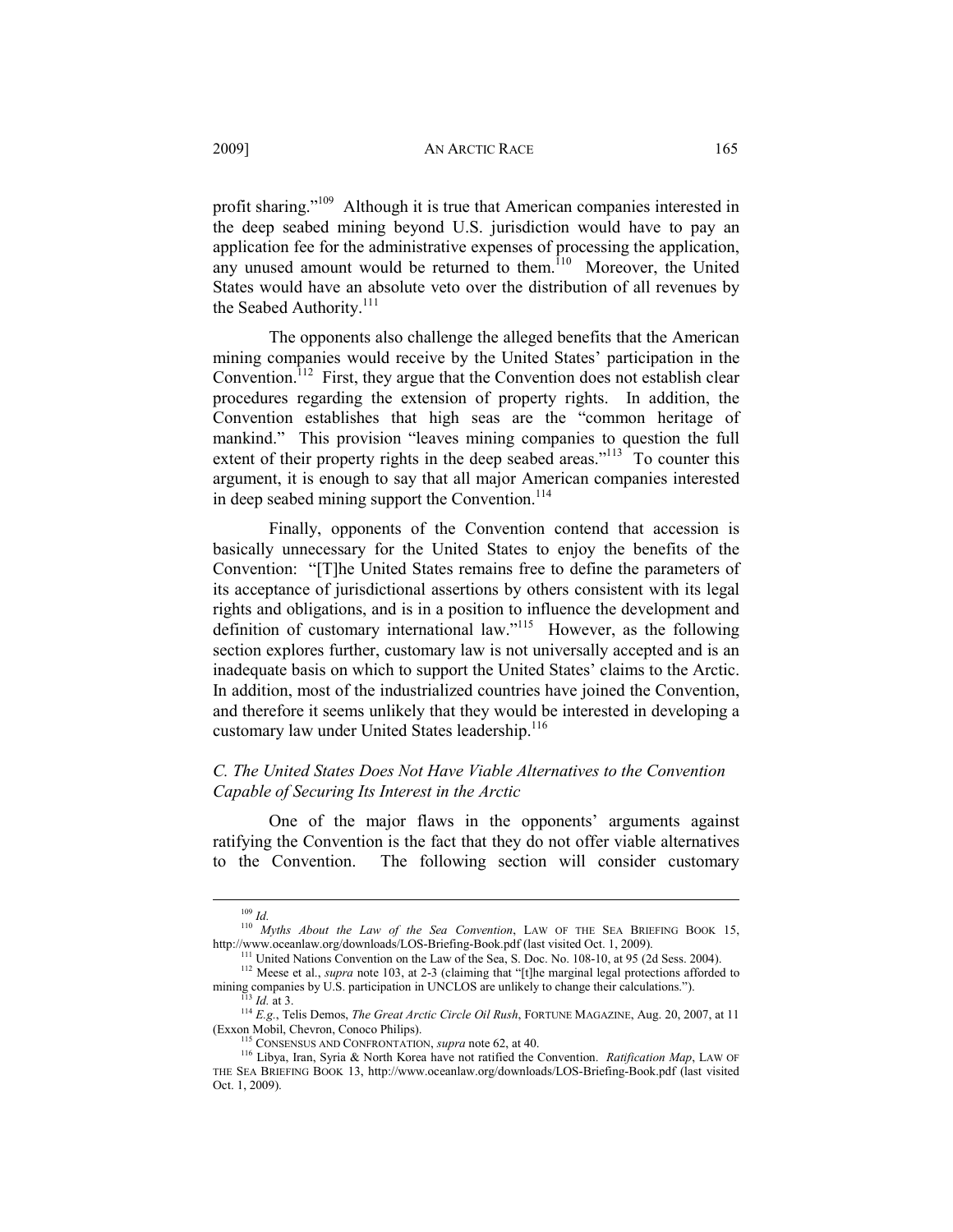international law and a mini-treaty as alternatives to the Convention. It concludes that customary international law does not secure all the benefits of the Convention and does not provide for legal certainty to protect and assert United States national security and economic rights in the Arctic. It also concludes that calls for an Arctic mini-treaty are particularly misguided, as the legal and other aspects of these two regions are vastly different.

1. Customary Law Is Not as Effective as the Convention in Protecting the United States' Interests in the Arctic

International customary laws have developed out of "concordant practice by a number of states . . . over a considerable period of time," when such practice is thought to be required by, or consistent with, the prevailing international law, and when such practice is generally accepted by other states.<sup>117</sup> As mentioned in section III, the Convention itself is based in part on international customary laws. In addition, when an issue is not regulated by the Convention, the customary laws serve a gap-filling role, and because the Convention binds only its signatories, customary international law remains an important means of transacting with non-signatories of the Convention $118$ 

However, the Convention expands the "existing norms to suit new developments where the existing norms are no longer sufficient," creates new norms, and in some cases replaces old norms that are no longer appropriate<sup> $119$ </sup> Thus, asserting customary international law will not secure all the benefits of the Convention for the United States because the signatories of the Convention do not have to extend specific rights established in the Convention, or those which are modifications of the existing rules, to non-signatories.<sup>120</sup> For example, Canada may choose not to grant the United States the right of scientific research in the EEZ or in the continental shelf. $^{121}$ 

Furthermore, experts often disagree on the existing norms of international law.<sup>122</sup> The ambiguity exists because the international The ambiguity exists because the international customary law that applies to ocean activities is derived from numerous conventions, judicial decisions, state practice, and interpretations by international organizations. The customary law is not universally accepted,

 <sup>117</sup> CONSENSUS AND CONFRONTATION, *supra* note 62, at 104. Article 38(1)(b) of the Statute of the International Court of Justice refers to "international custom, as evidence of a general practice accepted as law ...." U.N. Charter, Statute of the International Court of Justice art. 38, § 1(b) (1945).<br>
<sup>118</sup> See generally CONSENSUS AND CONFRONTATION, *supra* note 62, at 114.<br>
<sup>119</sup> *Id.* at 53.<br>
<sup>120</sup> *Id.* at 54.<br>
<sup>121</sup> Al

Convention not a customary law and cannot nominate nationals to sit on it. UNCLOS, *supra* note 3, annex II, art. 2.<br><sup>122</sup> CONSENSUS AND CONFRONTATION, *supra* note 62, at 51.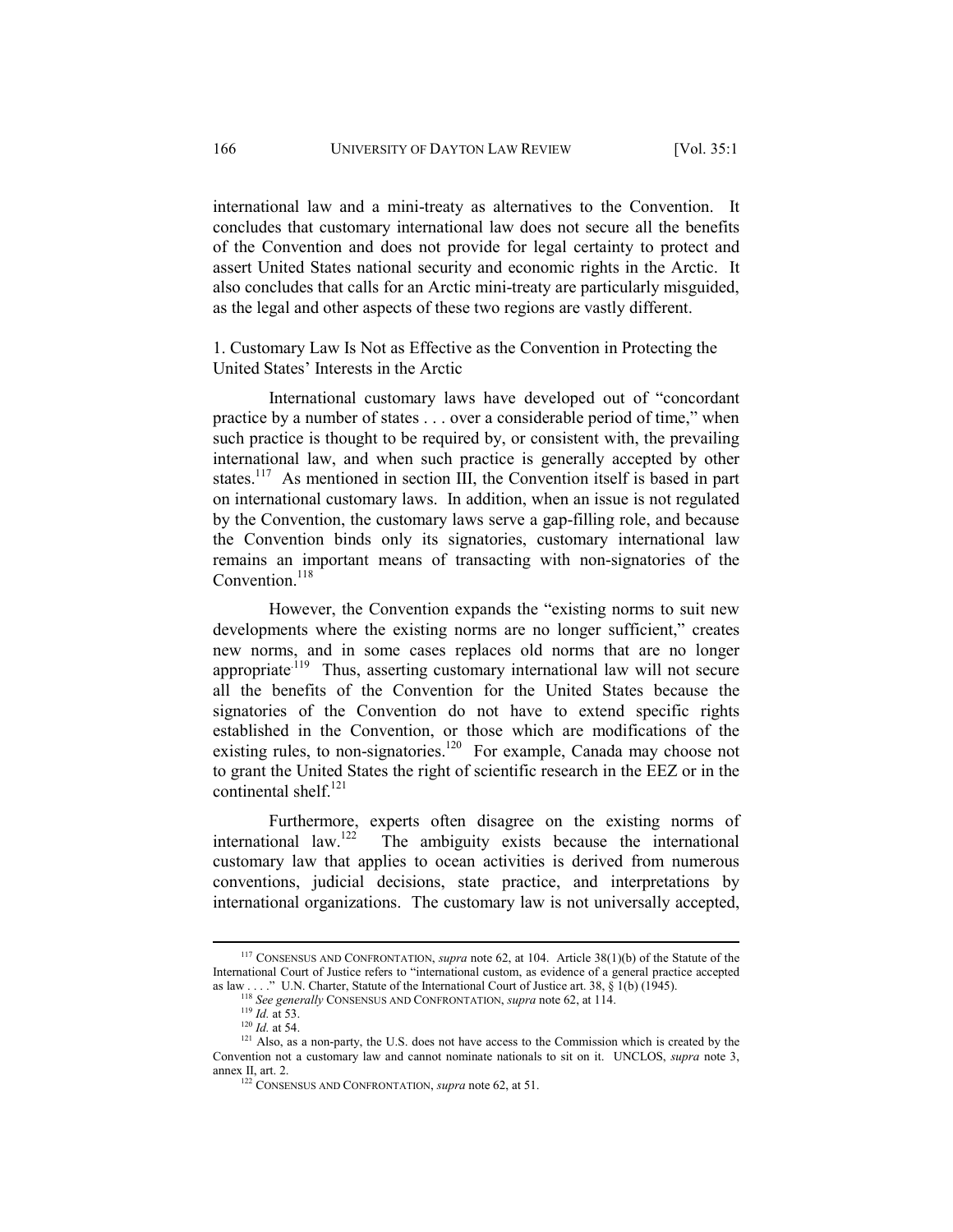and it changes over time based on state practice.<sup>123</sup> To obtain financing and insurance and avoid litigation risk, "U.S. companies want the legal certainty that would be secured through the Convention's procedures in order to engage in oil, gas, and mineral extraction on our extended continental shelf."<sup>124</sup> Also, American companies may not use customary law to claim the right to seabed mining. There is no customary practice for dealing with seabed mining, and such practice is necessary for the formation of customary  $law<sup>125</sup>$ 

Moreover, because it is so difficult to prove the extent of customary law, according to some experts, "[a]bsent express agreement, mandatory obedience to the decisions of international organizations or tribunals is for all practical purposes out of the question."<sup>126</sup> The weaker the sense of legitimacy, the less restrained state practice is likely to be. There is a tendency among nations "to take treaty obligations more seriously than customary law obligations," which leads to increased self-restraint.<sup>127</sup> As Admiral Mullen testified when he was Vice Chief of Naval Operations, "[i]t is too risky to continue relying upon unwritten customary international law as the primary legal basis to support U.S. military operations."<sup>128</sup>

# 2. A Mini-Treaty with Other Countries Is Unlikely

In addition to customary law, some scholars have proposed an Arctic treaty modeled on the Antarctic Treaty System as an alternative to the Convention.129 Such a treaty would provide a binding legal framework for resolving overlapping continental shelf disputes in the Arctic.<sup>130</sup>

However, one of the effects of accepting the Convention is the ban on the signatory states to "conclude or participate in any 'mini-treaty' with other states, particularly with nonparties, whose purpose is clearly to

<sup>&</sup>lt;sup>123</sup> Bellinger, *supra* note 95.<br><sup>124</sup> *Id.* 125 CONSENSUS AND CONFRONTATION, *supra* note 62, at 55. Moreover, even if all countries would agree with President Reagan that deep seabed mining was a high seas freedom, it would not provide a better way than the Convention to secure investments. The application of a high seas freedom doctrine to the deep seabed mining would merely "grant to everyone the right to jump everyone else's claim." *Id.* at

<sup>&</sup>lt;sup>126</sup> *Id.* at 159.<br><sup>127</sup> *Id.* at 151.<br><sup>128</sup> S. EXEC. DOC. NO. 108-10, at 104 (2004).<br><sup>129</sup> *See* Holmes, *supra* note 54, at 347. *But see* Bellinger, *supra* note 95 (arguing that calls for a new Arctic treaty along the lines of the Antarctic Treaty "are particularly misguided, as the legal, geographic, and other aspects of these two regions are vastly different."). The Antarctic is a large, isolated land mass surrounded by water, whereas the Arctic is predominantly composed of the Arctic Ocean covered by an ice cap. Erika Lennon, Comment, *A Tale of Two Poles: A Comparative Look at the Legal Regimes in the Arctic and the Antarctic*, 8 SUSTAINABLE DEV. L. & POL'Y 32, 32 (Spring 2008). More importantly, unlike Antarctica, where most of the world does not recognize the sovereignty claims and a treaty served to suspend the claims issue so as to permit scientific research, the land territory in the Arctic is almost entirely undisputed. Bellinger, *supra* note 95.<br><sup>130</sup> Holmes, *supra* note 54, at 349.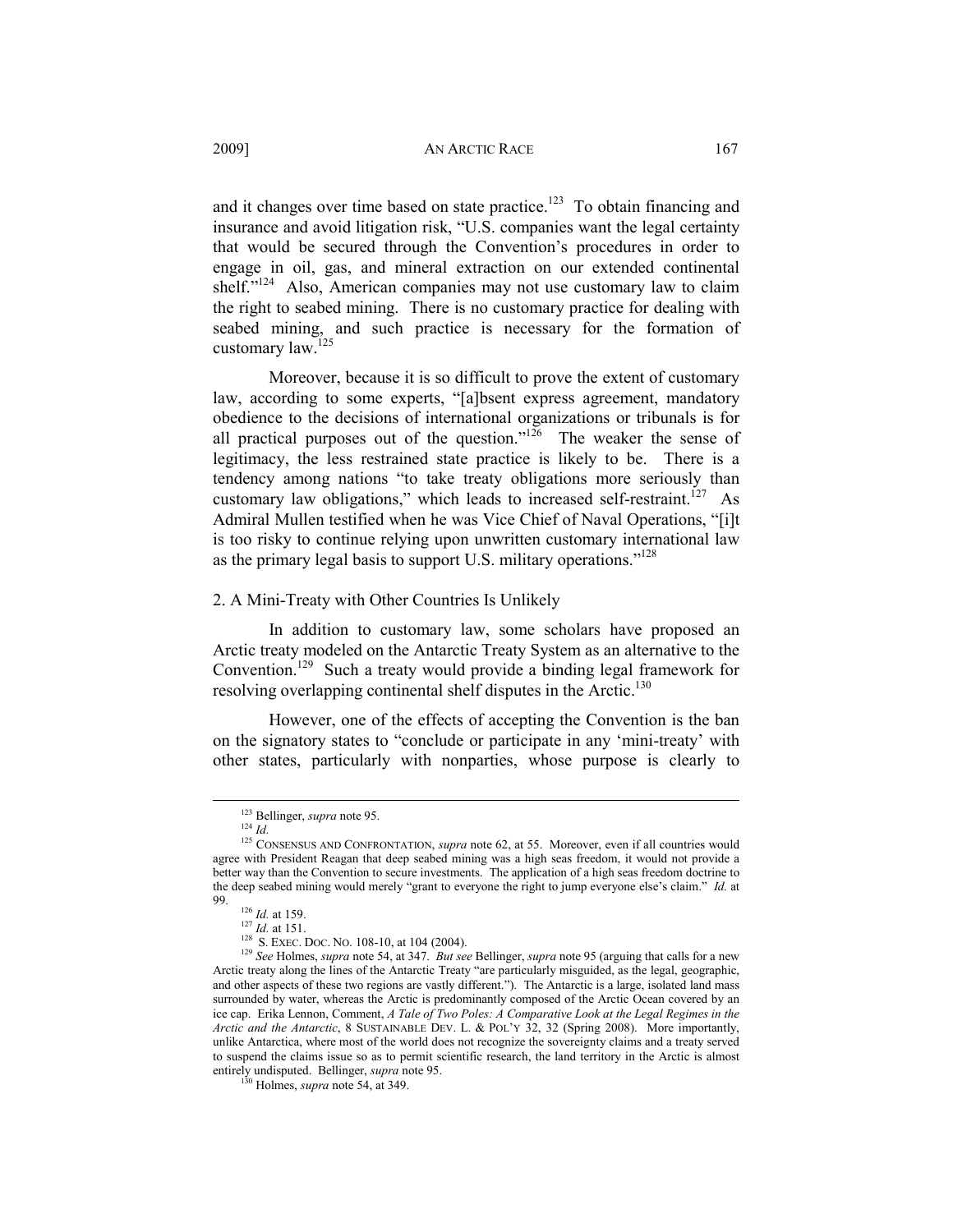conduct activities outside the scope of the Convention."<sup>131</sup> According to Article 311(3) of the Convention, "parties shall not take actions prejudicial to the implementation of the Convention as a whole."<sup>132</sup> Therefore, no party may participate in an agreement with another party or nonparty that would violate provisions of the Convention. Consequently, the United States may not enter into an agreement with other Arctic nations that would divide the Arctic Ocean because the Convention designates specific procedures that must be followed by its members who wish to expand its sovereignty over the Arctic Ocean.

Additionally, entering into a treaty with other countries in which each country would recognize each other's claim relating to deep seabed development would be of dubious legal validity. Article 137(3) of the Convention provides that "no state or natural or judicial person shall claim, acquire or exercise rights with respect to the minerals recovered from the Area except in accordance with this part. Otherwise, no such claim, acquisition or exercise of such rights shall be recognized."<sup>133</sup> Thus, entering into a treaty with other Arctic nations which have ratified the Convention and upon which the Convention is binding would not assure the United States access to mineral resources beneath the Arctic Ocean.<sup>134</sup>

Finally, the idea of a mini-treaty is not supported by the governments of the five Arctic nations. Recently, representatives of the five Arctic nations stated in the Ilulissat Declaration that "[w]e . . . see no need to develop a new comprehensive international legal regime to govern the Arctic Ocean."<sup>135</sup>

# *D. The Convention Is the Best Way to Protect United States' Interests in the Arctic*

The Convention has been described as the most comprehensive and

<sup>&</sup>lt;sup>131</sup> CONSENSUS AND CONFRONTATION, *supra* note 62, at 54.<br><sup>132</sup> *Id. 133 Id.* at 101.<br><sup>134</sup> According to one expert a license or permit issued outside the Convention "is a worthless piece of paper which no commercial, publicly owned bank could use as a basis for extending credit since such a license or permit would be in conflict with widely accepted international juridical proceedings." *Id.* at 102. In 1984 some countries including the U.S. entered into an agreement that provided for procedures to overlapping deep seabed mining claims. Holmes, *supra* note 54, at 350*.* Quickly, the Seabed Authority rejected it on the grounds that it infringed in its exclusive authority to govern deep seabed mining. *Id.* 135 Arctic Economics, *The Ilulissat Declaration*, May 28, 2008, http://benmuse.typepad.com/arctic\_

economics/2008/05/the-ilulissak-declaration.html. The Ilulissat Declaration was announced on May 28, 2008 by five Arctic nations during the Arctic Ocean Conference in Ilulissat. *Id.* The key attendees included Sergey Lavrov, Russian Minister for Foreign Affairs; Jonas Gahr Støre, Norwegian Minister for Foreign Affairs; Gary Lunn, Canadian Minister for Natural Resources; and John Negroponte, American Deputy Secretary of State; and Per Stig Møller, Danish Minister of Foreign Affairs. Ministry of Foreign Affairs of Denmark, *Denmark Hosts the Five Nations: Arctic Ocean Conference in Greenland*, May 28, 2008, http://www.ambwashington.um.dk/en/menu/TheEmbassy/News/NewsArchive2008/ DenmarkHoststheFiveNationsArcticOceanConferenceInGreenland.htm.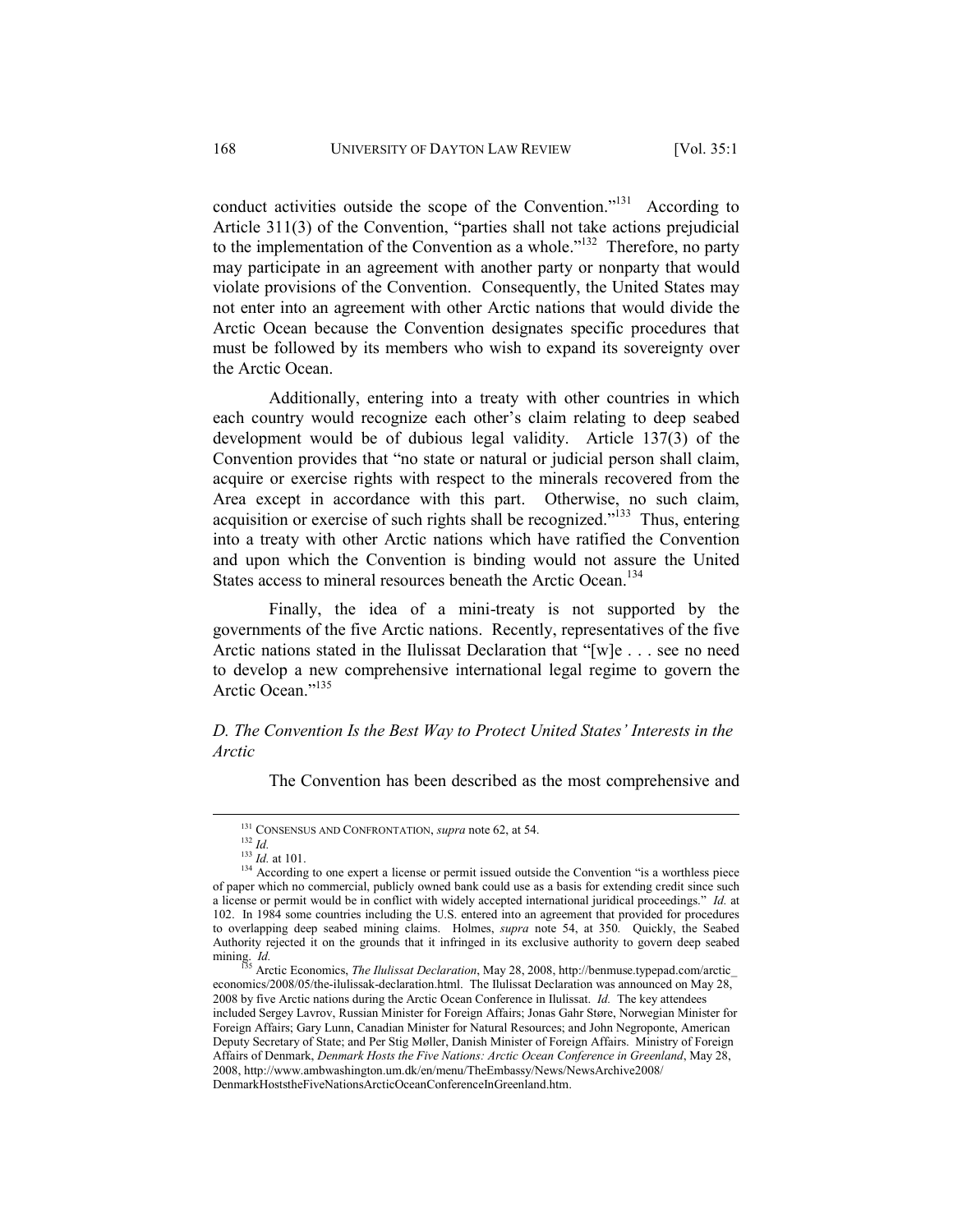progressive protection for the oceans of any modern international accord. According to President George Bush, the Convention

> serve<sup>[s]</sup> the national security interests of the United States, including the maritime mobility of our Armed Forces worldwide. It will secure U.S. sovereign rights over extensive marine areas, including the valuable natural resources they contain. Accession will promote U.S. interests in the environmental health of the oceans. And it will give the United States a seat at the table when the rights that are vital to our interests are debated and interpreted.<sup>136</sup>

As noted by John D. Negroponte during testimony before the Senate Committee, joining the Convention is "a win/win proposition" because the United States does not have to change its laws, give up any rights, and will only benefit in a variety of ways.<sup>137</sup>

1. The Convention Protects United States' Economic Interests in the Arctic

The Convention would codify the United States' sovereignty rights over all the resources in the ocean, and on and under the ocean floor, in a 200-nautical mile EEZ off its coastline.<sup>138</sup> Because the United States has one of the longest coastlines and the largest EEZ of all the countries in the world, it could gain significantly from these provisions.<sup>139</sup>

The Convention also gives the United States an opportunity to expand its sovereignty rights over resources on and under the ocean floor beyond 200 nautical miles to the end of its continental shelf, up to 350 nautical miles.<sup>140</sup> This mechanism is especially valuable to the United States as it would maximize legal certainty regarding the United States' rights to energy resources in large offshore areas, including the areas of the Arctic Ocean. However, the United States must ratify the Convention for its claims to be internationally recognized.<sup>141</sup> Not surprisingly, the American oil companies favor ratification, as it will allow them to explore oceans

<sup>&</sup>lt;sup>136</sup> Maritime Interests, *supra* note 92.<br><sup>137</sup> Negroponte, *supra* note 94, at 4.<br><sup>138</sup> S. EXEC. Doc. No. 108-10, at 117-18.<br><sup>139</sup> Id. at 117. The Convention would bring an additional 4.1 million square miles of ocean u the United States jurisdiction; an area bigger than the United States land area. *Id.* at 118. <sup>140</sup> *Id.* at 117. This "favors the U.S. as one of the few nations with broad continental margins,

particularly in the North Atlantic, Gulf of Mexico, the Bering Sea and the Arctic Ocean. *Id.* at 118. The U.S. "extended continental shelf is estimated to be the size of two Californias." Bellinger, *supra* note 95. <sup>141</sup> In the statement issued on March 10, 1983, President Reagan argued that seabed mining should

be viewed as a freedom of the high seas and as such it shall be "open to all nations." Policy Statement, *supra* note 83. In addition, the President noted that the U.S. "will continue to allow its firms to explore for and, when the market permits, exploit these resources." *Id.* In response to Reagan's statement, Tommy Koh (the second president of the third United Nations conference on the Law of the Sea) said that he will ensure that a challenge is brought to the International Court of Justice should U.S. attempt to exploit the seabed resources outside the Convention's rule. CONSENSUS AND CONFRONTATION, *supra* note 62, at 24, 101.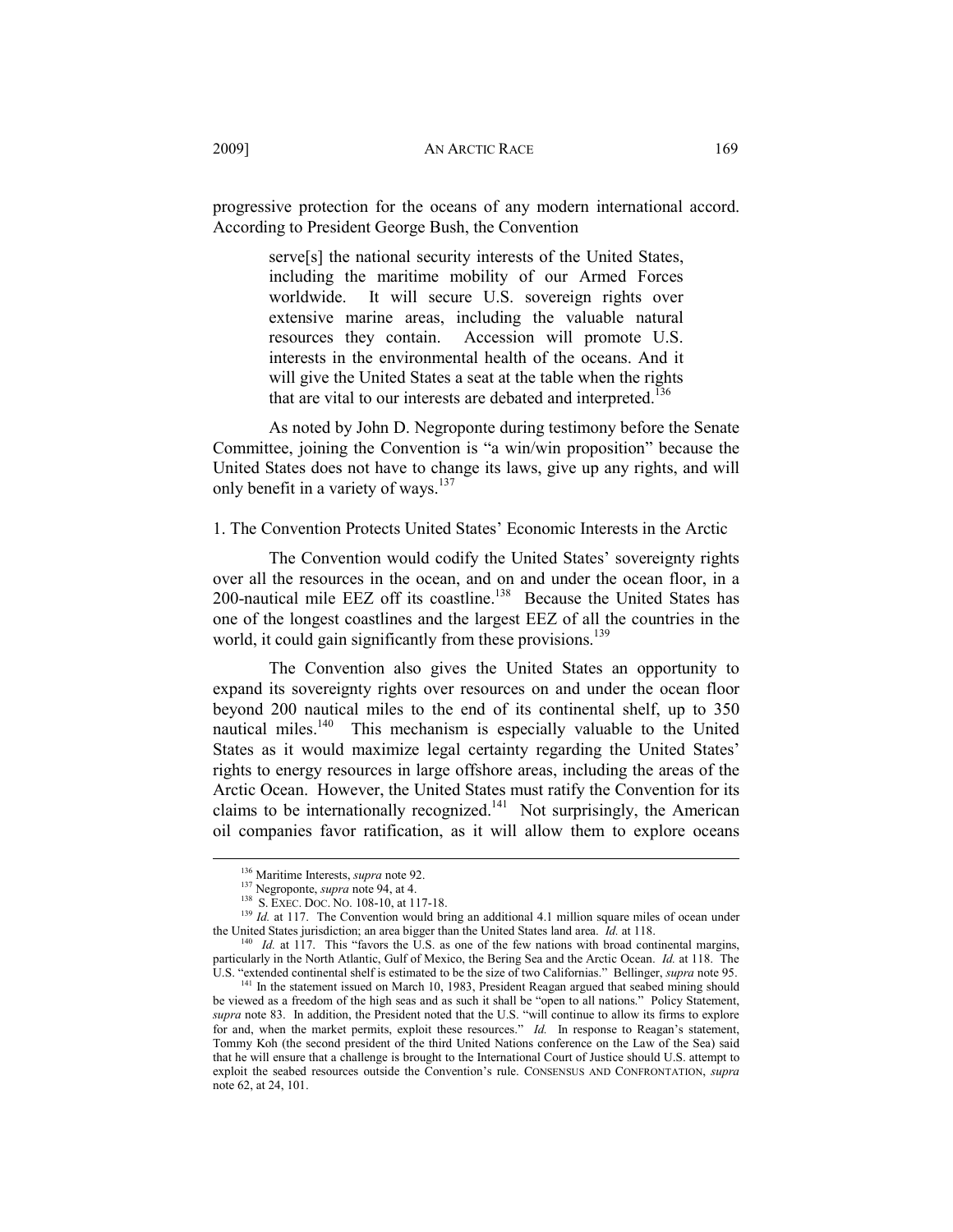beyond 200 miles off the coast, where evolving technologies now make oil and natural gas recoverable.<sup>142</sup>

If the United States ratifies the Convention it could expand its areas for mineral exploration and production by more than 291,383 square miles.<sup>143</sup> The United States' claim under article 76 would add an area in the Arctic (Chukchi Cap) roughly equal to the area of West Virginia.<sup>144</sup> With a successful claim the United States would have the sole right to the exploitation of all the resources on and under the Arctic Ocean bottom. These potential energy resources could make significant contributions to United States energy independence. Because the Convention is the only means of assuring access to the mineral resources beneath the Arctic Ocean, American companies "wishing to engage in deep seabed mining operations will have no choice but to proceed under the flag of a country that has adhered to the treaty."<sup>145</sup>

In addition, as discussed in section I, the Commission will soon begin making decisions on the claims to the continental shelf in the Arctic Ocean that could affect the United States' own claim. For example the United States is unable to comment on Russia's claim to the Arctic Ocean. In order to challenge the Commission's finding the United States must be a member of the Convention.<sup>146</sup>

With the recent energy crisis, it is rather surprising that more Americans are not demanding that the United States join the Convention and catch up with the other Arctic nations in exploring and securing its extended continental shelf. Although the United States may decide to refrain from exploiting its continental shelf resources, it seems hard to imagine why it would not want to maximize its potential ability to do so by ratifying the Convention and by joining the other Arctic nations in pursuit of its own claim to the Arctic Ocean.

2. The Convention Protects the United States National Security Interest in the Arctic

The opening of the Arctic Ocean could become a source of new drilling, shipping, fishing, and other opportunities to the United States.

<sup>&</sup>lt;sup>142</sup> *See supra* note 114. Offshore oil and natural gas is the world's biggest marine industry; oil production can have value of more than 300 billion per year. *See* S. EXEC. Doc. No. 108-10, at 118.

<sup>&</sup>lt;sup>143</sup> S. EXEC. DOC. NO. 108-10, at 119.<br><sup>144</sup> *Id.* at 162.<br><sup>145</sup> CONSENSUS AND CONFRONTATION, *supra* note 62, at 103.<br><sup>146</sup> Senator Lugar noted that the Commission will soon start making decisions on claims to continental shelf areas "that could impact the United States' own claims to the area and resources of our broad continental margin. Russia is already making excessive claims in the Arctic. Unless we are party to the Convention, we will not be able to protect our national interest in these discussions." Sen. Richard G. Lugar, *The Law of the Sea Convention: The Case for Senate Action*, THE BROOKINGS INSTITUTION, May 4, 2004, http://www.brookings.edu/comm/events/20040504lugar.htm.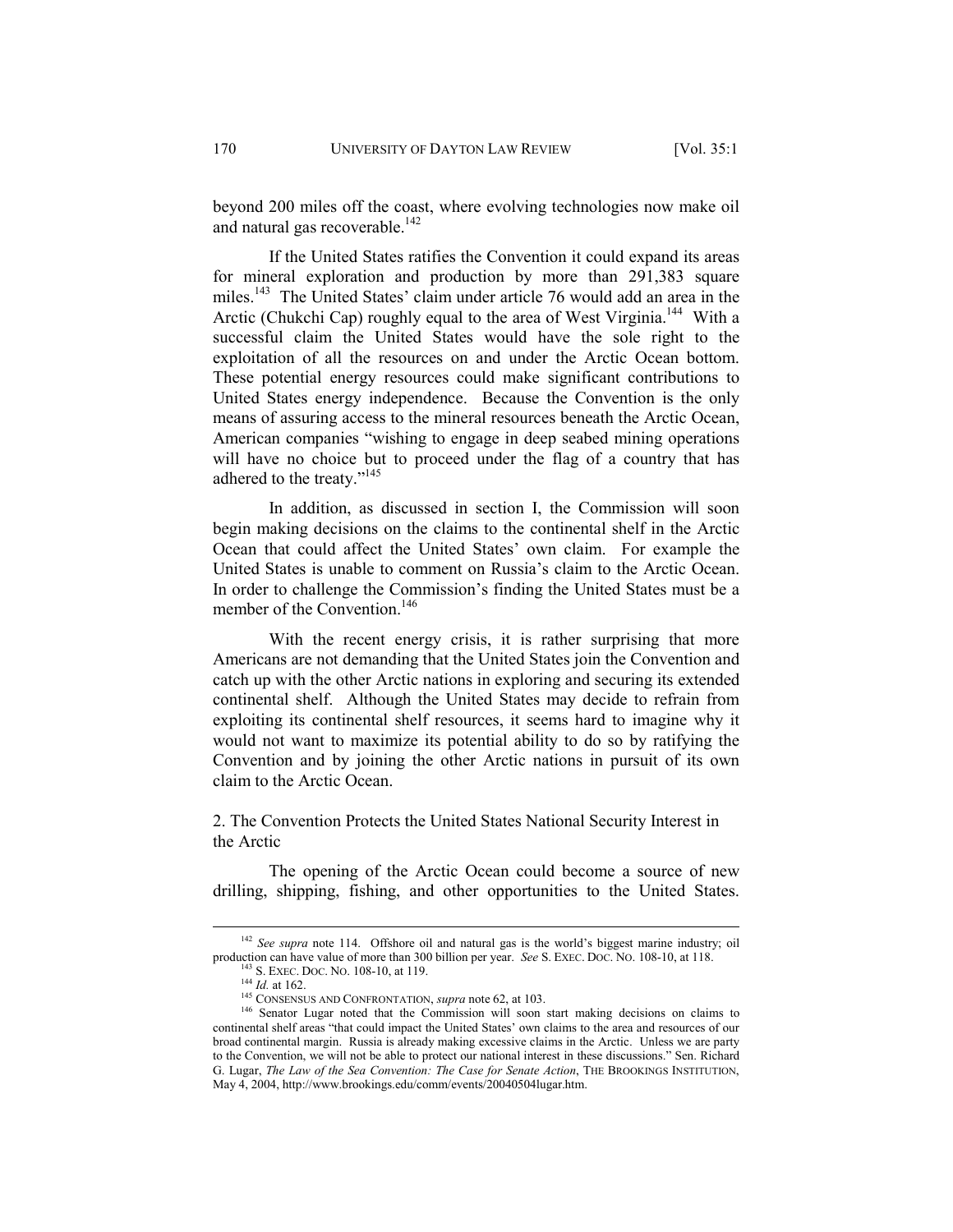However, with more open and accessible waters, the long and unprotected border in the Arctic could also become a potential terrorist and drug trafficking entry. In order to protect the United States' security interests in the Arctic and worldwide, the United States' armed forces must be able to navigate freely on, over, and under the oceans.

The Convention preserves key rights of navigation and overflight. According to Deputy Secretary of Defense John D. Negroponte, the Convention provides for a "legal framework . . . [which] is essential to the mission of the Department of Defense, and the Department of Homeland Security  $\ldots$   $\ldots$ <sup>147</sup> The Convention grants American ships the right of innocent passage, allowing ships transit through the territorial seas of foreign countries without having to provide advance notice or request permission.

Moreover, the Convention establishes the right of transit passage through international straits such as the Straits of Singapore and Malacca or the Strait of Gibraltar. This right, which is absolutely critical to U.S. national security, may not be suspended, hampered, or infringed upon by coastal States.<sup>148</sup> Also, the Convention creates the Archipelagic sea lanes passage that allows transit through routes in archipelagic states, such as Indonesia.<sup>149</sup> Additionally, the provisions creating EEZ give the American military "the ability to position, patrol, and operate forces freely in, below, and above those littoral waters."<sup>150</sup>

Finally, the Convention secures the right of American warships to operate on the high seas, "which is a critically important element of maritime security operations, counter-narcotic operations, and antiproliferation efforts."<sup>151</sup> The Convention's navigational rights led to its support by all branches of the military: Secretary Gates, the Joint Chiefs of Staff, the Military Department Secretaries, all of the Combatant Commanders, and the Commandant of the Coast Guard.<sup>152</sup>

<sup>&</sup>lt;sup>147</sup> WRITTEN TESTIMONY OF DEPUTY SECRETARY OF DEFENSE GORDON ENGLAND BEFORE THE SENATE FOREIGN RELATIONS COMMITTEE, ACCESSION TO THE 1982 LAW OF THE SEA CONVENTION AND RATIFICATION OF THE 1994 AGREEMENT PART XI OF THE LAW OF THE SEA CONVENTION 1 (2007),

http://www.virginia.edu/colp/pdf/EnglandTestimony070927.pdf.<br><sup>148</sup> John D. Negroponte & Gordon England, *Reap the Bounty*, WASH. TIMES, June 13, 2007, at A17.<br><sup>149</sup> Admiral Walsh noted that Innocent Passage, Transit Passag are "vital not just to our Navy, but also our Army, Air Force, Marine Corps, and Coast Guard" because they allow to "move vast quantities of war materiel [sic] through the Straits . . . ." STATEMENT OF ADMIRAL PATRICK M. WALSH, U.S NAVY VICE CHIEF OF NAVAL OPERATIONS BEFORE THE SENATE COMMITTEE ON FOREIGN RELATIONS, HEARING ON THE LAW OF THE SEA CONVENTION 4 (2007),

http://www.foreign.senate.gov/testimony/2007/WalshTestimony070927.pdf. <sup>150</sup> As discussed in section II, coastal states enjoy resource rights within the EEZ, but they may not assert full sovereignty within the EEZ.

<sup>&</sup>lt;sup>151</sup> Negroponte, *supra* note 94, at 5.<br><sup>152</sup> Negroponte & England, *supra* note 146.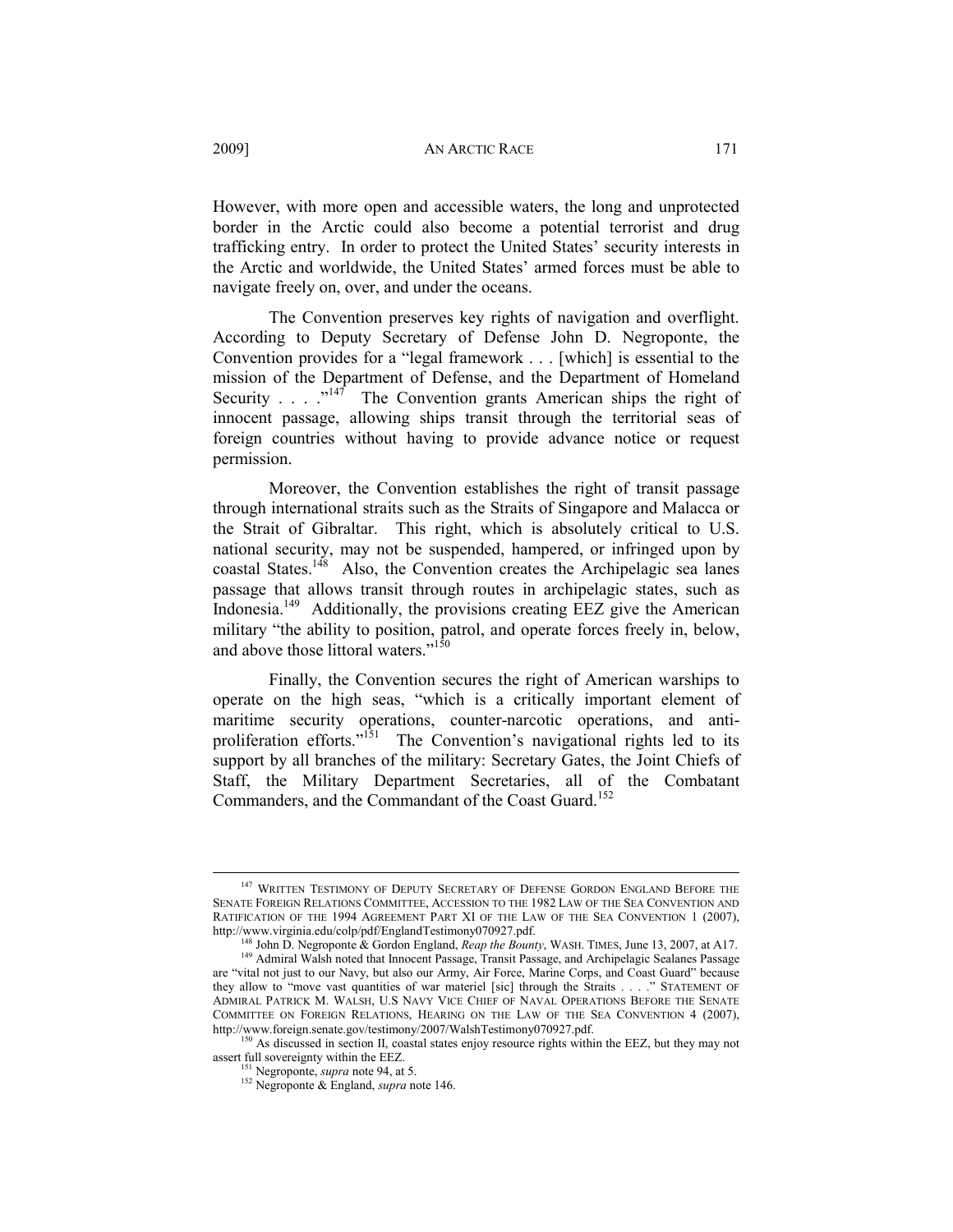3. The Convention Could Help the United States to Enforce Its Rights in the Arctic Through Peaceful Dispute Settlement

Numerous legal experts believe that the U.S. interests in a clear and stable law of the sea are reinforced by "the comprehensive compulsory dispute settlement provisions in the Convention. $153$  When nations disagree on boundaries, mineral claims, or other aspects of the Convention, the Convention contains a unique dispute resolution mechanism that obligates nations to settle their differences peacefully through one of four methods.

The dispute mechanism is "flexible, in that Parties have options as to how and in what fora they will settle their disputes, and comprehensive, in that most of the Convention's rules can be enforced through binding dispute resolution."154 For example, the Convention allows a member to choose arbitration tribunals and does not require any disputes to go to the International Court of Justice. Consequently, the United States, as part of its accession or anytime thereafter, would have the legal right to choose among the following adjudicating bodies:

> The International Tribunal for The Law of the Sea, a standing tribunal of twenty-one judges, each from different nations, that serve nine year terms;

> The International Court of Justice, a United Nations court of fifteen judges appointed by the General Assembly and Security Council;

> A special arbitration tribunal under Annex VII made up of environmental, marine science, navigation, and fisheries experts, of which the United States would pick two to five arbitrators;

> A special arbitration panel under Annex VII composed of five members of whom the United States would be allowed to choose one and be involved in the appointment of at least three others.<sup>155</sup>

The Convention also allows the parties to exclude some of the sensitive categories of the disputes, such as military activities, from the binding dispute settlement procedures.<sup>156</sup>

 <sup>153</sup> Marjorie Ann Browne, *The Law of the Sea Convention and U.S. Policy*, CONG. RES. SERVICE, May 12, 2006, at 5, *available at http://digital.library.unt.edu/govdocs/crs/permalink/meta-crs-8927:1.*<br><sup>154</sup> S. EXEC. DOC. NO. 108-10, at 69.<br><sup>155</sup> Raphael Sagarin et al., *Balancing U.S. Interests in the UN Law of the S* 

NICHOLAS INSTITUTE FOR ENVIRONMENTAL POLICY SOLUTIONS 5-6, Oct. 2007, http://www.nicholas. duke.edu/institute/lawofsea.pdf. The U.S. has indicated its preference for adjudicating conflicts under the last two options, using the third option for fisheries, environmental and navigational disputes, and the fourth option for other disputes. *Id.* at 6.  $\frac{156}{16}$  *Id.* at 2-3, 6.